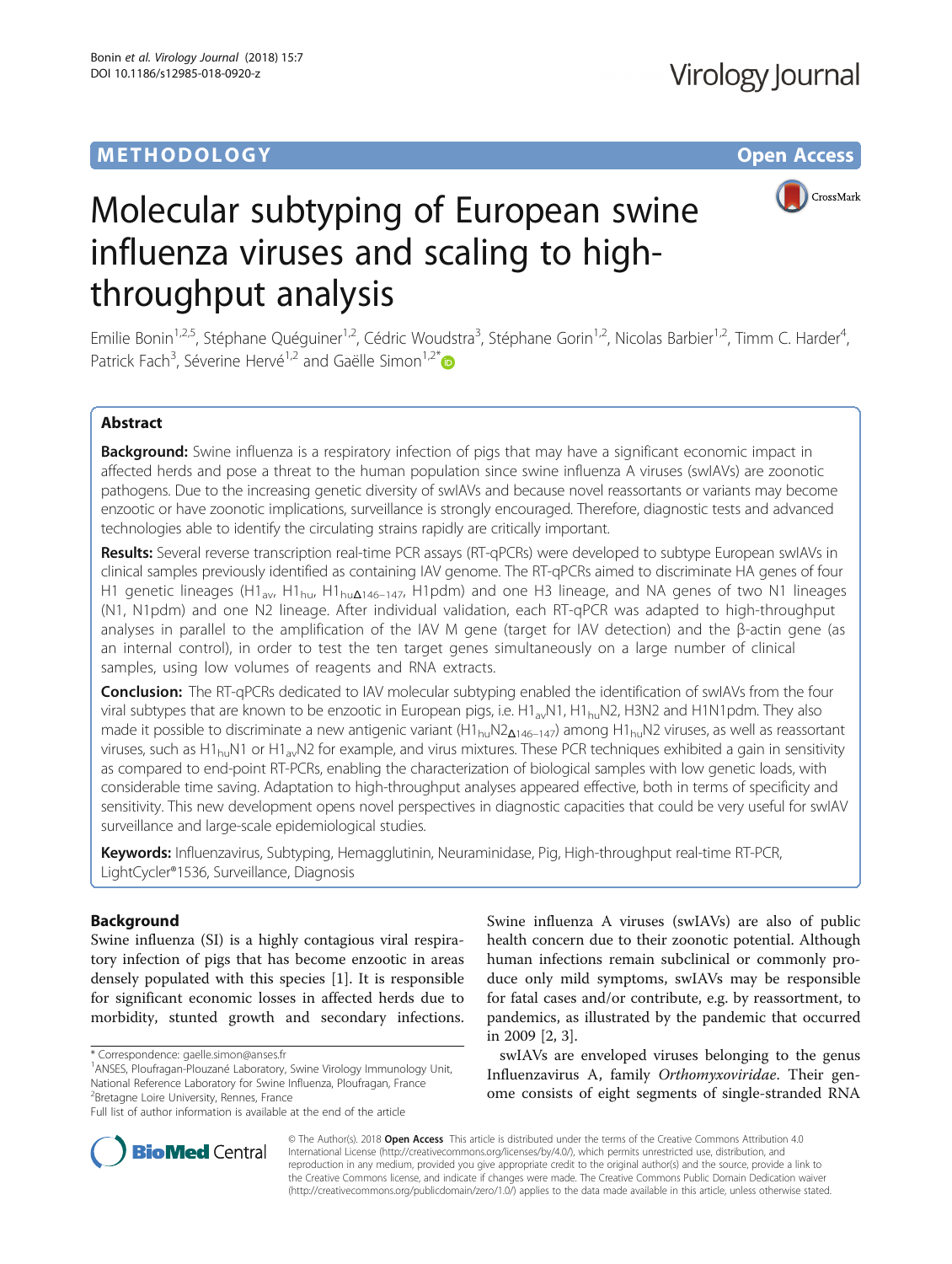of negative polarity. They are typed according to their major antigenic determinants, i.e. the surface glycoproteins hemagglutinin (HA) and neuraminidase (NA) [\[4](#page-16-0)]. SwIAVs can evolve by antigenic drift (nucleotide point mutations, substitutions, deletions or insertions in HA and NA) and/or by antigenic shift (HA and/or NA reassortments) [[5, 6\]](#page-16-0). Three subtypes of swIAVs, H1N1, H3N2 and H1N2, are simultaneously circulating among pigs worldwide, whereas lineages may vary within each subtype depending on the region, i.e. North America, Europe and Asia [[7\]](#page-16-0).

In Europe, the predominant H1N1 viruses are entirely of avian origin, introduced from wild ducks to pigs in 1979 and referred as "avian-like" swine H1N1  $(H1_{av}N1)$ [[8, 9](#page-16-0)], with HA genes belonging to the clade 1C defined recently [[10\]](#page-16-0). H3N2 viruses became widespread in European pigs in the mid-1980s. They are "human-like reassortant swine H3N2" viruses that combine the HA and NA genes from a descendant of the 1968 Hong Kong pandemic H3N2 virus and the internal genes of the  $H1_{av}$ N1 virus [\[11](#page-16-0)]. The dominant H1N2 viruses are "human-like reassortant swine  $H1N2$ " ( $H1_{hu}N2$ ) viruses that emerged in 1994. They retained the genotype of European H3N2 swIAVs, except for the HA gene that they acquired from a human H1N1 virus from the 1980s [[12\]](#page-16-0) and which belongs to clade 1B [\[10\]](#page-16-0). Thus, these three swIAV lineages share common internal genes, but have clearly distinguishable HA- and NA- encoded genes [\[8](#page-16-0)]. Since 2009, the H1N1 pandemic (H1N1pdm) virus has been transmitted from humans to pigs and has become a fourth enzootic swIAV lineage in European pigs [\[8](#page-16-0)]. The H1N1pdm virus originates from a reassortment between a North American triple reassortant swIAV and a Eurasian  $H1_{av}N1$  swIAV [[13\]](#page-16-0). The H1pdm gene (clade 1A [[10](#page-16-0)]) and the N1pdm gene, can be distinguished genetically from H1 and N1 genes encountered in other European swIAVs [[9\]](#page-16-0). Due to co-circulation and co-infections, reassortant viruses originating from these four European enzootic lineages are also sporadically but regularly detected in several European countries, i.e.  $H1_{av}N2$ ,  $H1_{hu}N1$ ,  $H1_{pd}MN2$ , and some of them have even become enzootic in certain regions [[8, 14, 15](#page-16-0)]. Moreover, a new variant resulting from an antigenic drift in the HA gene of the enzootic  $H1_{\text{hu}}N2$  virus has been identified on several occasions over the last few years in Italy [\[16](#page-16-0), [17\]](#page-16-0) and France, where it was named  $H1_{hu}N2_{\Delta 146-147}$  [\[18\]](#page-16-0).

Due to the increasing genetic diversity of swIAVs in Europe and because novel reassortants or variants may become enzootic in swine or have zoonotic implications, surveillance is strongly encouraged [[8\]](#page-16-0). Therefore, diagnostic tests and advanced technologies able to identify the circulating strains rapidly are critically important. The development and harmonization of diagnostic tools

for detection (M gene) and subtyping (HA and NA genes) of European swIAVs have been initiated in some European countries, especially through the concerted action "European surveillance network for influenza in pigs (ESNIP) 3" [\[8](#page-16-0), [19](#page-16-0)]. One issue, following a multi-center study using a panel of reference strains from several countries, was the selection of the best-performing primers/probe sets and amplification protocols that could be used in reverse transcription real-time PCR assays (RT-qPCRs) for the detection of HA and NA genes from the different genetic lineages [[20\]](#page-16-0). In this paper, we describe RT-qPCRs aimed specifically at identifying HA and NA genes from European swIAVs, taking into account local strains isolated recently in France. Following an original approach, we also report their adaptation to high-throughput analyses, in parallel to the amplification of the IAV M gene and the β-actin gene, which provide a comprehensive tool for detection and subtyping of European swIAVs in large biological sample sets.

# Methods

# Clinical samples and virus strains

Nasal swabs (MW950Sent2mL Virocult®, Kitvia, Labarthe-Inard, France) were collected from herds in France by veterinary practitioners or ANSES personnel, in the context of virological diagnosis passive surveillance programs or specific epidemiological investigations. They were taken from pigs during outbreaks of acute respiratory disease. The swabs were mixed vigorously and supernatants were stored at −70 °C until analysis. Some lung samples were also obtained from necropsy of fatal cases. Total viral RNAs were extracted from 200 μL of nasal swab supernatants or 20–30 mg of lung homogenate using the NucleoSpin RNA or Nucleospin 8 RNA kits (Macherey-Nagel, Hoerdt, France) or the RNeasy Mini Kit (Qiagen, Courtaboeuf, France). IAV genome detection was performed by M gene RT-qPCR using one of the two ready-to-use commercial kits previously validated by the French National Reference Laboratory (NRL), i.e. the LSI VetMAX™ Swine Influenza A-A/H1N1/2009- included kit (Life technologies, Carlsbad, CA, USA) or the ADIAVET™ SIV REALTIME kit (Bio-X Diagnostics, Rochefort, Belgique). Both steps, i.e. viral RNA purification and IAV genome detection, followed the instructions provided by RT-qPCR manufacturers [\[21\]](#page-16-0).

Virus isolation was attempted from positive clinical samples in Madin Darby canine kidney (MDCK) cells, according to standard procedures [\[22](#page-16-0)]. Reference strains, previously selected as representative of the main viral subtypes and lineages encountered in European pigs over the last few years, were also retrieved from the collection of the French NRL or kindly provided by the European surveillance network for influenza in pigs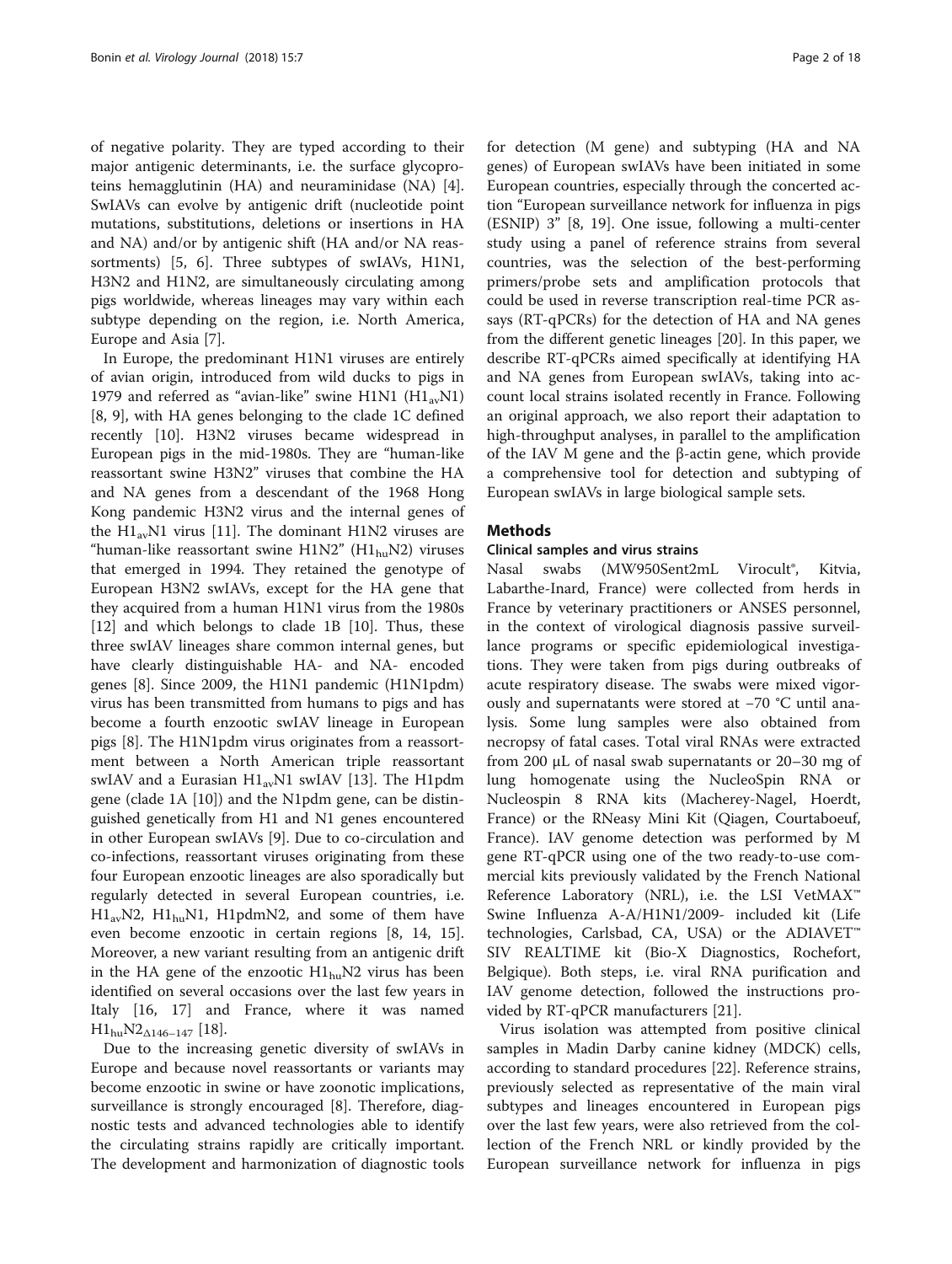(ESNIP) [[8, 23](#page-16-0)]. A/California/04/2009 (H1N1pdm) was obtained from the French National Reference Center for Influenza, Institut Pasteur, Paris.

# Initial subtyping

Initially, swIAV-positive samples and/or virus isolates were subjected to molecular subtyping using conventional RT-PCR assays, as previously described [\[19, 23](#page-16-0)]. One multiplex RT-PCR enabled the specific detection of HA genes of the  $H1_{av}$  (clade 1C [[10\]](#page-16-0)),  $H1_{hu}$  (clade 1B.1 [[10\]](#page-16-0)) and H3 lineages, while another enabled the amplification of NA genes of the N1 and N2 lineages. Since 2010, H1 and N1 genes from H1N1pdm have been screened using ready-to-use commercial kits previously validated by the French NRL for Swine Influenza [\[21](#page-16-0)], according to the manufacturer's instructions. The H1pdm gene (clade 1A.3.3.2 [[10](#page-16-0)]) was detected using the real-time RT-PCR LSI VetMAX™ Swine Influenza A-A/H1N1/2009-H1 detection kit (Life technologies, Carlsbad, CA, USA) or the ADIAVET™ A/H1N1(2009) REALTIME kit (Bio-X Diagnostics, Rochefort, Belgique). The N1pdm gene was detected using the real-time RT-PCR LSI VetMAX™ Swine Influenza A-A/H1N1/ 2009-N1 detection kit (Life technologies, Carlsbad, CA, USA).

Some virus strains were further propagated in 9-day-old specific pathogen-free (SPF) embryonated chicken eggs and subjected to antigenic characterization using hemagglutination inhibition (HI) tests, according to standard procedures [\[22\]](#page-16-0). Allantoic fluids were tested with hyperimmune sera produced in SPF pigs against reference strains representative of the different subtypes:  $A/Sw/Cotes$  d'Armor/0388/2009 ( $H1_{av}N1$ ),  $A/Sw/$ Flandres/1/1998 (H3N2), A/sw/Scotland/410440/94  $(H1_{hu}N2)$ , A/Sw/Cotes d'Armor/113/2006 (H1<sub>hu</sub>N2), A/ Sw/Cotes d'Armor/0070/2010 (H1<sub>hu</sub>N1), A/Sw/Cotes d'Armor/0186/2010 (H1<sub>av</sub>N2), A/Sw/Sarthe/0255/2010 (H1N1pdm) and A/Sw/France/22–130212/2013  $(H1_{hu}N2_{\Delta 146-147})$  [\[23](#page-16-0), [24](#page-17-0)].

The subtype and lineage of some selected swIAVs and some positive field samples were determined and/or confirmed by sequencing the HA and NA gene segments. The viral genome was reverse transcribed using universal primers [\[25](#page-17-0)] and SuperScript II Reverse Transcriptase (Life technologies, Carlsbad, CA, USA) following the manufacturer's instructions. Full length HA and NA genes were amplified using Platinum Taq DNA Polymerase High Fidelity (Life technologies, Carlsbad, CA, USA) and in-house designed primers (sequences

available on request). Amplified products were then separated in agarose gel and purified with the QIAquick Gel Extraction Kit (Qiagen, Hilden, Germany). Both strands of the amplicons were sequenced with the same primers used for the amplification, as well as with additional internal primers (sequences available on request). Sequencing reactions were performed using the BigDye Terminator v3.1 Cycle Sequencing Kit (Life technologies, Carlsbad, CA, USA) on an automatic DNA sequencer ABI 3130 Genetic Analyzer (Life technologies, Carlsbad, CA, USA). Manual editing of sequences and assembly refinement were done with Vector NTI Advance 11.0 software (Life technologies, Carlsbad, CA, USA). The Influenza Research Database (IRD) was screened with BLASTN2 to identify sequences closely related to the HA and NA sequences.

# Primers and probes for HA and NA RT-qPCRs

Sets of primers (forward and reverse) and the probe were designed to specifically amplify the different HA and NA genes from European swIAVs, on the basis of alignments of nucleotide sequences of viruses isolated since 2000 and retrieved from the IRD, GISAID (Global Initiative on Sharing All Influenza Data) or Genbank databases. Melting temperatures and/or basic properties of oligonucleotides were approximated using OligoCalc [[26\]](#page-17-0) or Vector NTI Advance sequence analysis and design software (Thermo Fischer Scientific, Waltham, MA, USA) (Table [1](#page-3-0)). Whereas ready-to-use commercial kits have previously been validated for H1pdm and N1pdm detection [\[21\]](#page-16-0), new sets of primers and the probe specific to these two genes were designed in our study in order to include H1pdm and N1pdm RT-qPCRs in the high-throughput PCR array. Thus, the  $H1_{av}$ ,  $H1_{hu}$ , H1pdm and H3 sets specifically amplify HA genes from the European H1<sub>av</sub>N1, H1<sub>hu</sub>N2, H1N1pdm and H3N2 lineages, respectively. The N1 set matches with NA genes from both the  $H1_{av}N1$  and the H1N1pdm lineages whereas the N1pdm set specifically amplifies the NA gene from the H1N1pdm lineage. The N2 primers and probe can detect NA genes from both the  $H1_{hu}N2$  and the H3N2 lineages. In addition, an  $H1_{hu\Delta 146-147}$  set was manually designed to identify the novel antigenic variant that have emerged among  $H1_{hu}N2$  viruses following antigenic drift [\[18\]](#page-16-0). Alignments comprised full length HA sequences of  $H1_{hu}N2$  and  $H1_{hu}N2_{\Delta 146-147}$ , as well as various  $H1_{hu}N1$  reassortant viruses. Thus, the  $H1_{hu\Delta 146-147}$  set design took into account a deletion of 6 nucleotides and a mutation located in the receptor binding site of the  $H1_{hu}N2_{\Delta 146-147}$  variant (manuscript in preparation). Finally, M and β-actin sets were included, since in-house RT-qPCRs for swIAV and reference gene detection were used, respectively, as controls in highthroughput PCR assays. All RT-qPCRs used standard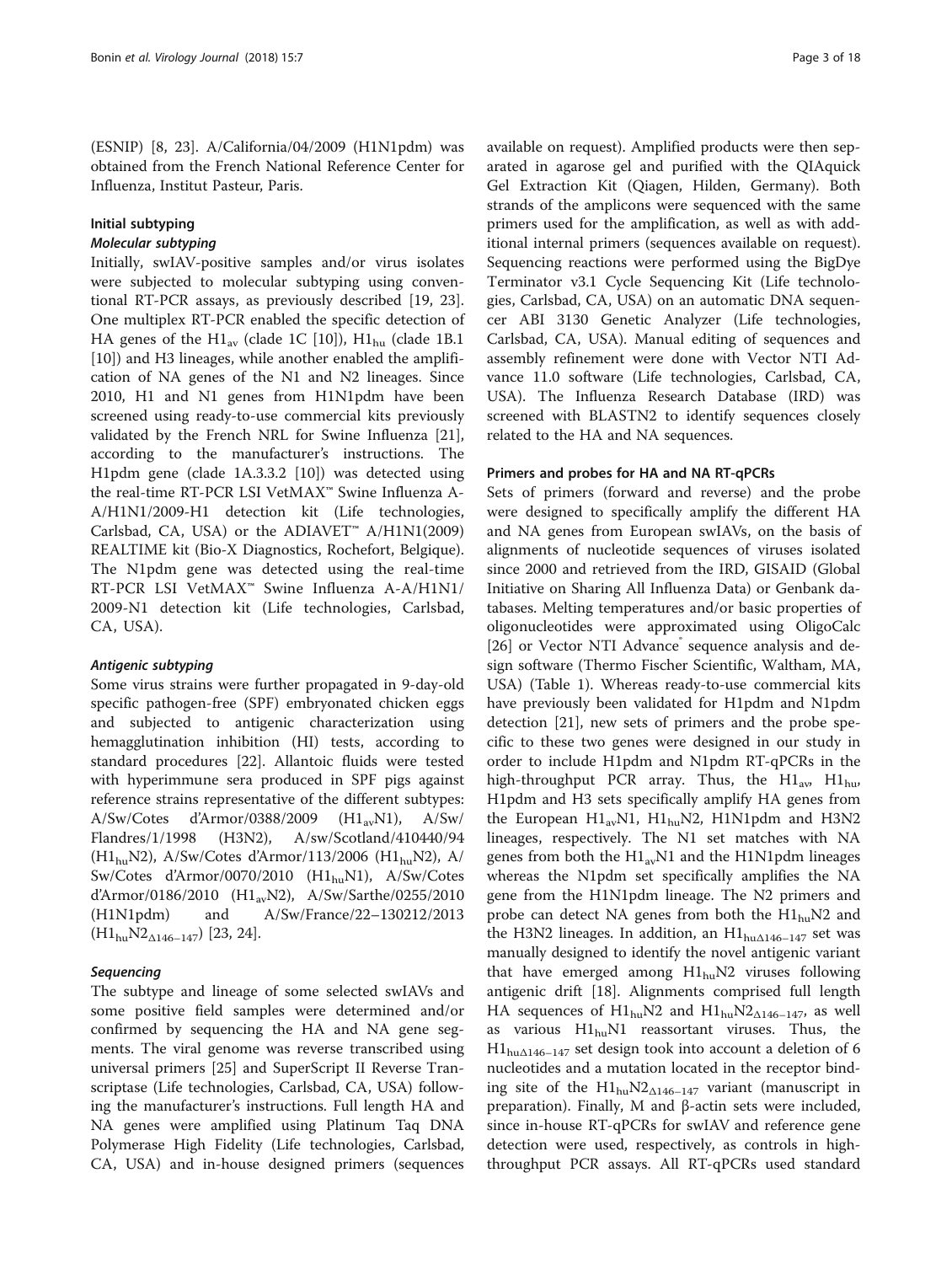# <span id="page-3-0"></span>Table 1 Primers and probes

| Target<br>Gene       | Primer/Probe                | Sequence, labeling                                          | Location <sup>a</sup> | Reference Sequence (accession number)   |
|----------------------|-----------------------------|-------------------------------------------------------------|-----------------------|-----------------------------------------|
| $H1_{av}$            | H1av_Fo                     | gaaggrggatggacaggaatga                                      | 1063-1084             | A/Sw/Cotes d'Armor/0388/2009 (KC881265) |
|                      | H1av_Re                     | caattahtgarttcactttgttgc                                    | 1178-1201             |                                         |
|                      | H <sub>1</sub> av_Pr        | (HEX)-tctggttacgcagcwgatcagaaaa-(BHQ1)                      | 1126-1150             |                                         |
| $H1_{hu}$            | H1hu_Fo_1                   | gagggggrtggaccggaatgatagatgga[i]5tggttatcatca               | 1090-1109             | A/Sw/Cotes d'Armor/0113/2006 (AM503902) |
|                      | H1hu_Fo_2                   | ggatggtacggttatcatca                                        | 1064-1109             |                                         |
|                      | H1hu_Re_1                   | acctacagctgtgaattgagtgttcatyttntcg[i]5agagttcacct 1184-1204 |                       |                                         |
|                      | H1hu_Re_2                   | tttcgatcacagaattcacct                                       | 1184-1233             |                                         |
|                      | H <sub>1</sub> hu_Pr        | (FAM)-cagggatctggctatgctgcagayc-(BHQ1)                      | 1120-1144             |                                         |
| $H1_{hu\Delta 146-}$ | H1hu_dif_Fw                 | agttcagtatcatcattcgagagattcgaaat                            | 367-398               | A/Sw/France/22-130212/2013 (KJ128323)   |
| 147                  | H1hu_dif_Rv                 | actgcatcatgctcccataagggga                                   | 468-492               |                                         |
|                      | H1hu_var_FAM                | (FAM)-cagcataggagca-(MGB)                                   | 454-466               |                                         |
| $H1_{\text{pdm}}$    | H <sub>1</sub> pdm_Fo       | gggcattcaccatccatctact                                      | 582-603               | A/California/04/2009 (FJ966082)         |
|                      | H1pdm_Re                    | cctcactttgggtcttattgctattt                                  | 689-714               |                                         |
|                      | H1pdm_Pr                    | (FAM)-atacagcaagaagttcaagc-(MGB)                            | 666-685               |                                         |
| H <sub>3</sub>       | H3_Swine_Fw                 | cttgatggrgmaaaytgcaca                                       | $223 - 243$           | A/Sw//France/59-120031/2012 (KC345622)  |
|                      | H3_Swine_Rv                 | ggcacatcatawgggtaaca                                        | 337-356               |                                         |
|                      | H3_Swine_CY5 (or HEX)       | (CY5 or HEX)-ctctattgggrgaccctcaytgtga-(BHQ1)               | 254-278               |                                         |
| N1                   | $N1.3$ <sup>F</sup>         | agrccttgyttctgggttga                                        | 1255-1274             | A/Sw/Germany/SIV04/2008 (FN429079) [20] |
|                      | $N1.3_R$                    | accgtctggccaagacca                                          | 1363-1380             |                                         |
|                      | AIV N1.3 FAM                | (FAM)-atytggacyagtgggagcagcat-(BHQ1)                        | $1306 -$<br>13,028    |                                         |
| $N1_{\text{pdm}}$    | N1pdm_Fo                    | gggacagacaataacttctcaataaagc                                | 1144-1171             | A/California/04/2009 (FJ966082)         |
|                      | N1pdm_Re                    | ttcagcatccagaactaacagggt                                    | 1220-1243             |                                         |
|                      | N1pdm_Pr                    | (FAM)-aaatgagtggtcaggatat-(MGB)                             | 1188-1206             |                                         |
| N <sub>2</sub>       | N2_1367F                    | agtctggtggacytcaaayag                                       | 1305-1325             | A/Sw/Bakum/8602/1999 (EF409258) [20]    |
|                      | N2_1468R                    | ttgcgaaagcttatatagvcatga                                    | 1397-1420             |                                         |
|                      | AIV N2 1444 HEX             | (HEX)-ccatcaggccatgagcctgwwccata-(BHQ1)                     | 1357-1382             |                                         |
| M                    | SIV-Forw                    | agatgagtcytctaaccgaggtcg                                    | 24-47                 | A/Sw/France/22-130212/2013 (KM267912)   |
|                      | SIV-Rev                     | tgcaaaracayyttcmagtctctg                                    | $101 - 124$           | $[30]$                                  |
|                      | M64_FAM                     | (FAM)-tcaggccccctcaaagccga-(BHQ1)                           | 74-93                 |                                         |
| $\beta$ -actin       | Sw_actine_Forw              | ctcgatcatgaagtgcgacgt                                       |                       | $[31]$                                  |
|                      | Sw_actine_Rev               | gtgatctccttctgcatcctgtc                                     |                       |                                         |
|                      | β-<br>actine_sus_scrofa_HEX | (HEX)-atcaggaaggacctctacgccaacacgg-(BHQ1)                   |                       |                                         |

<sup>a</sup>From the first nucleotide of the coding sequence, except for M (from the first nucleotide of the segment)

TaqMan DNA probes except those for H1pdm, N1pdm and  $\text{H1}_{\text{hu} \Delta 146 - 147}$  which used highly specific DNA probes with conjugated minor groove binder (MGB) groups at the 3'-end. The fluorophore covalently attached to the 5'-end of the oligonucleotide probe was 6 carboxyfluorescein (FAM), hexachlorofluorescein (HEX) or cyanine5 (Cy5) (Table 1). All standard TaqMan probes used black hole quencher (BHQ1) at the 3′-end. Primers and labelled standard TaqMan probes were purchased from Sigma-Aldrich (Saint-Louis, MO, USA). MGB-labelled probes were from Life technologies (Carlsbad, CA, USA).

# Real-time RT-PCR assays for European swIAV subtyping

Similarly to virus detection by M gene RT-qPCR, the HA/NA subtyping methods were assessed on RNA extracted from amplified viruses or clinical samples using the NucleoSpin RNA kit (Macherey-Nagel, Hoerdt, France) or the RNeasy Mini Kit (Qiagen, Courtaboeuf, France) following the manufacturer's instructions. Real-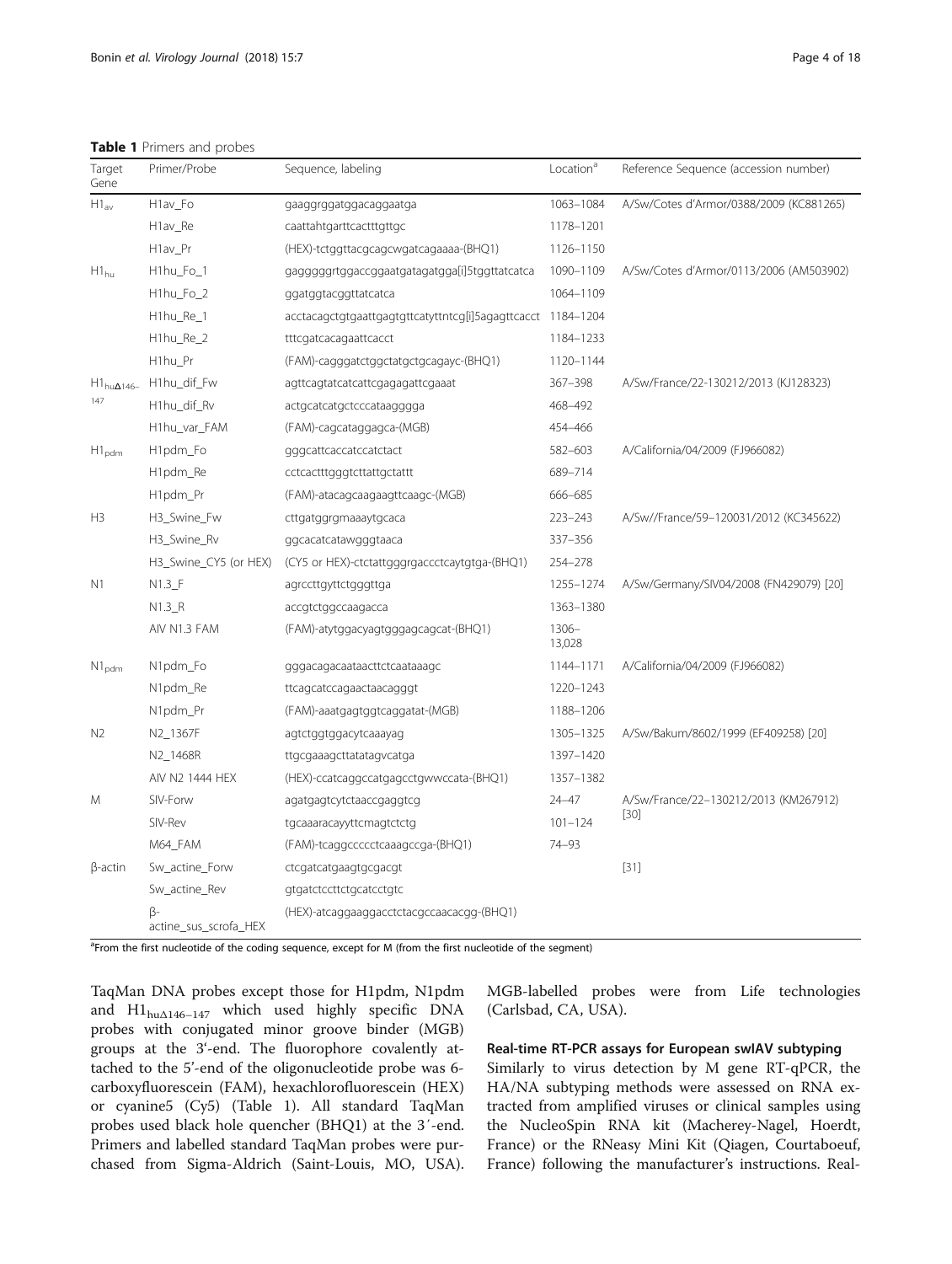time RT-PCR assays were run either on Chromo4 (Bio-Rad Laboratories, Hercules, CA, USA) or MX3005P (Stratagene, Agilent Technologies, La Jolla, CA, USA). Each RT-qPCR mixture contained 5 μL of RNA extract and 20 μL of master mix containing 1X GoTaq Probe qPCR Master Mix, dUTP (2X) (Promega, Fitchburg, WI, USA), 2X GoScript RT Mix for 1-step RT-qPCR (50X) (Promega, Fitchburg, WI, USA) as well as primers and probe in different concentrations depending on the target gene. Thus, the master mix contained 800 nM of each primer and 100 nM of probe for  $H1_{av}$  H3, N1 and N2, 800 nM of each primer and 140 nM of probe for  $H1_{\text{hu}}$ , 400 nM of each primer and 500 nM of probe for  $H1_{hu\Delta 146-147}$ , and 800 nM of each primer and 250 nM of probe for H1pdm and N1pdm. All RT-qPCRs were run as singleplex assays, except N1 and N2 that were run as a duplex assay. The cycling conditions used for  $H1_{av}$ ,  $H1_{huv}$ , H3 and N1/N2 were: 15 min reverse transcription at 45 °C, 2 min of denaturation at 95 °C and 42 cycles of 15 s at 95 °C and 1 min at 56 °C. The program used for  $H1_{hu\Delta 146-147}$ , H1pdm and N1pdm (with MGB probe) was 15 min reverse transcription at 45 °C, 2 min of denaturation at 95 °C, and 40 cycles of 15 s at 95 °C and 1 min at 60 °C.

### Evaluation of real-time RT-PCR subtyping performance

Several panels incorporating virus strains and/or clinical samples were constituted to evaluate the performance of the RT-qPCRs developed for the amplification of the  $H1_{\text{av}}$ ,  $H1_{\text{hu}}$ ,  $H1_{\text{hu}\Delta 146-147}$ , H3, N1 and N2 genes.

A first panel (panel 1) of 42 swIAV isolates was set up to assess the analytical specificity of the RT-qPCRs designed for  $H1_{av}$ ,  $H1_{huv}$ , H3, N1 and N2 gene amplifications. Among these virus strains, 32 belong to one of the four European enzootic lineages, i.e. 12  $H1_{av}N1$ , 10 H1<sub>hu</sub>N2, 8 H1N1pdm and 2 H3N2, whereas 10 others are isolates originating from reassortments between enzootic viruses, i.e. 5  $H1_{\text{hu}}N1$  and 5  $H1_{\text{av}}N2$  (Table [2](#page-5-0)). RNA extracts were diluted in RNAse free-water to adjust the quantification cycle (Cq) value to 24–27 when tested with one of the M gene RT-qPCRs described above, in order to reduce the risk of cross-reactions between  $\rm{H1_{av}}$ and  $H1_{hu}$ .

Panel 2 was assembled to test the specificity of the H1hu<sup>Δ</sup>146–<sup>147</sup> gene RT-qPCR, i.e. its ability to differentiate the H1 gene of the antigenic variant  $\text{H1}_{\text{hu}}\text{N2}_{\Delta 146-147}$ virus among HA genes previously identified as belonging to the  $H1_{hu}$  lineage. This panel consisted of RNA extracts obtained from 46 swIAV strains previously identified as  $H1_{hu}N2$  viruses (44/46) or  $H1_{hu}N1$  viruses (2/46) (Additional file [1](#page-16-0)).

The analytical sensitivity of the assays was evaluated by testing 10-fold serial dilutions (from 10−<sup>2</sup> to 10−<sup>9</sup> ) of RNA extracted from reference strains (Table [3](#page-7-0)). The

range of linearity, the coefficient of linear regression  $(R^2)$ and the efficacy were then calculated to evaluate the performance (Table [4](#page-8-0)). The repeatability of each RT-qPCR was estimated by testing, in 5–6 independent assays, the RNA extract dilution immediately below the last dilution in which the target gene was detected by the assay, and calculating the inter-assay coefficient of variation (CV) (Table [5\)](#page-9-0).

Panels 3 and 4 were set up to evaluate the diagnostic abilities of the various RT-qPCRs, i.e. their potential to identify HA and NA genes directly from clinical samples previously shown to contain swIAV genome (M gene RT-qPCR positive). Panel 3 included 60 RNA extracts obtained from 59 nasal swab supernatants and one lung tissue homogenate (Table [6](#page-10-0)). The swIAV genome was previously subtyped in 37 nasal swabs and the lung sample (11 samples were positive for  $H1_{av}N1$ , 4 for  $H1_{av}N2$ , 15 for  $H1_{hu}N2$ , 2 for  $H1_{hu}N1$ , 1 for H3N2, 4 for H1N1pdm, and 1 for both  $H1_{av}$  and  $H1_{hu}$  genes mixed with N2), whereas in 22 nasal swab supernatants the IAV genome was only partially subtyped using conventional RT-PCRs (18 samples tested positive for  $H1_{av}$  but not for N1 or N2; 3 samples tested negative for any HA but were found positive for N2, and 1 sample was found to be negative for HA and NA). Panel 4 was specifically assembled to assess the diagnostic ability of the  $H1_{hu\Delta 146-147}$  RT-qPCR. It was composed of 78 RNA extracts, i.e. 56 obtained from nasal swab supernatants and 22 from swIAV strains, that were previously found either positive for  $H1_{hu}$  but not sequenced, or positive for N2 but in which HA was not identified, or in which neither HA nor NA were identified (see Additional file [2](#page-16-0)).

### High-throughput real-time RT-PCR procedure

High-throughput real-time RT-PCR amplifications (M, β-actin,  $H1_{av}$ ,  $H1_{hu}$ ,  $H1_{hu\Delta 146-147}$ ,  $H1$ pdm, H3, N1, N1pdm and N2) were conducted on a LightCycler<sup>®</sup>1536 real-time PCR system (Roche, Meylan, France). A Bravo automated liquid handling platform equipped with a chiller and a PlateLoc thermal microplate sealer (Agilent Technologies, La Jolla, CA, USA) was used as a microplate dispenser. Each RT-qPCR mixture contained 1 μL of RNA extract and 1 μL of master mix containing 1X RealTime ready DNA Probes Master (Roche, Meylan, France), 2X GoScript RT Mix for 1-step RT-qPCR (50X) (Promega, Fitchburg, WI, USA), 800 nM of each concerned primer, with the exception of the M gene forward primer that was included at a final concentration of 400 nM, and 250 nM of standard or MGB-labelled TaqMan probe. The one-step real-time RT-PCR program involved a 30 min reverse transcription of RNA at 45 °C, followed by a 2 min denaturation step at 95 °C, and lastly 40 cycles of 0 s (i.e. a pulse) at 95 °C and 1 min at 58 °C.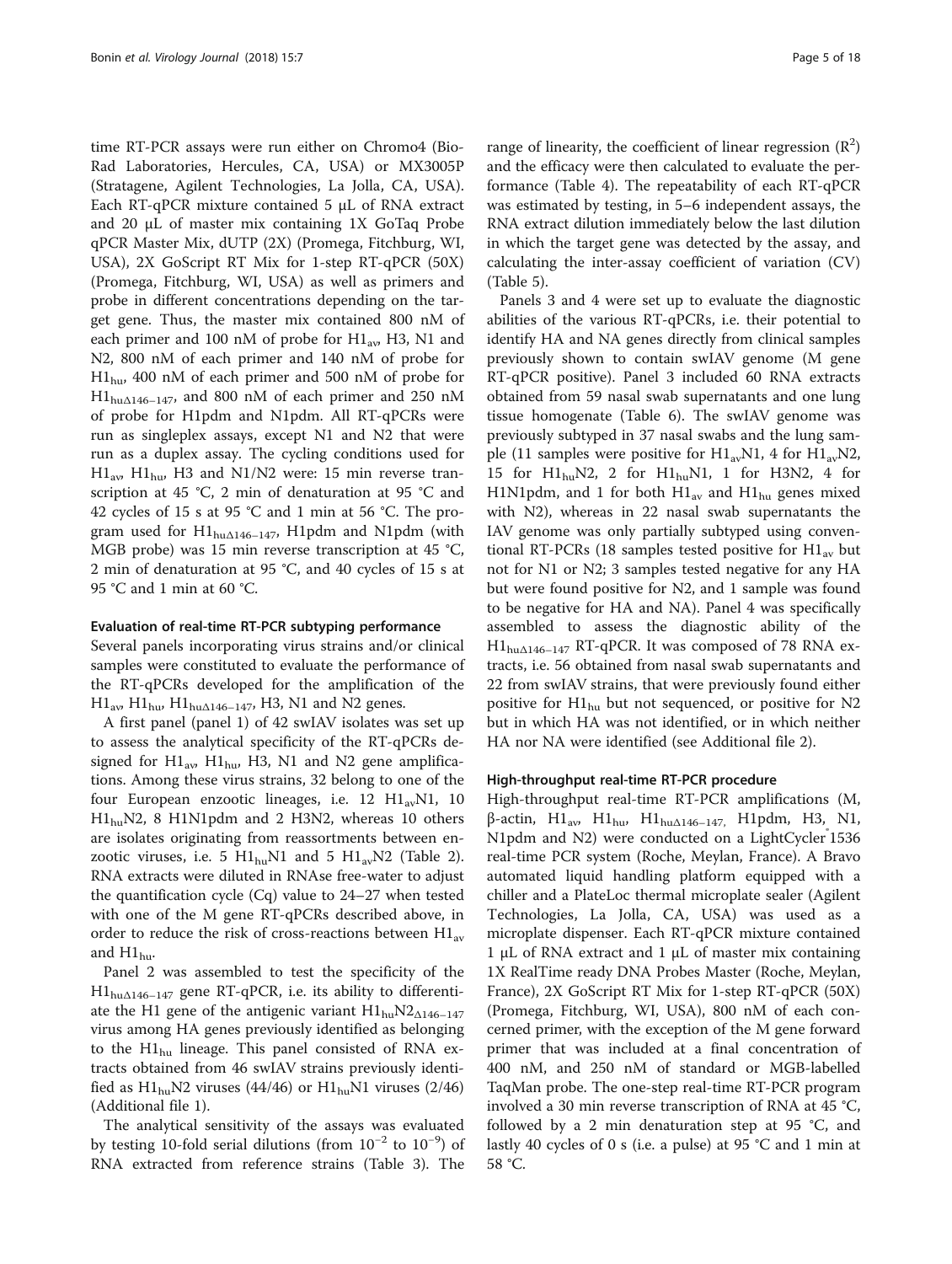<span id="page-5-0"></span>**Table 2** Specificity of the real-time RT-PCR assays developed for the identification of swIAV HA and NA genes originating from the European enzootic lineages H1<sub>av</sub>N1, H1<sub>hu</sub>N2, H1N1pdm and H3N2

| Virus strains (Panel 1)                                            |                                                                  |                          | M<br>gene RT-<br>$q$ PC $R^b$ |                  | Real-time RT-PCRs for<br>molecular<br>subtyping <sup>c</sup> (Cq-value) |           |              |       |                |  |
|--------------------------------------------------------------------|------------------------------------------------------------------|--------------------------|-------------------------------|------------------|-------------------------------------------------------------------------|-----------|--------------|-------|----------------|--|
| Subtype and lineage                                                |                                                                  |                          | Name                          | $(Cq-$<br>value) | HA subtyping                                                            |           | NA subtyping |       |                |  |
| HA lineage<br>of the most<br>antigenically<br>related<br>reference | Lineage known from<br>commercial<br>H1pdm and N1pdm<br>RT-qPCRsb | conventional RT-PCRs and |                               |                  |                                                                         |           |              |       |                |  |
| strain<br>(from HI tests)                                          | НA                                                               | $NA^a$                   |                               |                  | $H1_{av}$                                                               | $H1_{hu}$ | H3           | N1    | N <sub>2</sub> |  |
| $H1_{\rm av}$                                                      | $H1_{av}$                                                        | $N1_{\text{av}}$         | A/Sw/Aisne/0054/10            | 25.48            | 24.16                                                                   | no Cq     | no Cq        | 24.61 | no Cq          |  |
|                                                                    |                                                                  |                          | A/Sw/Ille et Vilaine/0187/11  | 26.87            | 26.92                                                                   | no Cq     | no Cq        | 24.45 | no Cq          |  |
|                                                                    |                                                                  |                          | A/Sw/Ille et Vilaine/0208/11  | 24.6             | 23.45                                                                   | no Cq     | no Cq        | 19.05 | no Cq          |  |
|                                                                    |                                                                  |                          | A/Sw/Morbihan/0294/11         | 27               | 25.88                                                                   | no Cq     | no Cq        | 24.86 | no Cq          |  |
|                                                                    |                                                                  |                          | A/Sw/Finistere/0307/11        | 27.12            | 30.23                                                                   | no Cq     | no Cq        | 28.64 | no Cq          |  |
|                                                                    |                                                                  |                          | A/Sw/LoireAtlantique/0405/11  | 26.9             | 29.84                                                                   | no Cq     | no Cq        | 28.03 | no Cq          |  |
|                                                                    |                                                                  |                          | A/Sw/France/41-120137/12      | 24.33            | 19.84                                                                   | no Cq     | no Cq        | 27.55 | no Cq          |  |
|                                                                    |                                                                  |                          | A/Sw/France/72-120183/12      | 25.12            | 25.16                                                                   | no Ca     | no Cq        | 25.27 | no Cq          |  |
|                                                                    |                                                                  |                          | A/Sw/France/29-120326/12      | 26.34            | 36.15                                                                   | no Cq     | no Cq        | 27.68 | no Cq          |  |
|                                                                    |                                                                  |                          | A/Sw/France/22-120340/12      | 24.29            | 23.40                                                                   | no Cq     | no Cq        | 22.70 | no Cq          |  |
|                                                                    |                                                                  |                          | A/Sw/France/56-120452/12      | 25.75            | 30.63                                                                   | no Cq     | no Cq        | 25.91 | no Cq          |  |
|                                                                    |                                                                  |                          | A/Sw/France/53-130065/13      | 26.65            | 33.03                                                                   | no Cq     | no Cq        | 30.16 | no Cq          |  |
| $H1_{\rm av}$                                                      | $H1_{av}$                                                        | N <sub>2</sub>           | A/Sw/Cotes d'Armor/0102/08    | 25.38            | 23.13                                                                   | no Cq     | no Cq        | no Cq | 23.62          |  |
|                                                                    |                                                                  |                          | A/Sw/Cotes d'Armor/0186/10    | 26.56            | 24.92                                                                   | no Cq     | no Cq        | no Cq | 26.69          |  |
|                                                                    |                                                                  |                          | A/Sw/Morbihan/0213/11         | 24.26            | 24.37                                                                   | no Cq     | no Cq        | no Cq | 23.98          |  |
|                                                                    |                                                                  |                          | A/Sw/Morbihan/0599/11         | 24.6             | 26.17                                                                   | no Cq     | no Cq        | no Cq | 24.06          |  |
|                                                                    |                                                                  |                          | A/Sw/France/37-120,345/12     | 24.34            | 27.26                                                                   | no Cq     | no Cq        | no Cq | 24.91          |  |
| $\mathsf{H1}_{\mathsf{hu}}$                                        | $H1_{hu}$                                                        | N <sub>2</sub>           | A/Sw/Cotes d'Armor/0074/11    | 26.81            | no Cq                                                                   | 30.80     | no Cq        | no Cq | 29.33          |  |
|                                                                    |                                                                  |                          | A/Sw/France/22-110,153/11     | 26.87            | no Cq                                                                   | 32.06     | no Cq        | no Cq | 28.08          |  |
|                                                                    |                                                                  |                          | A/Sw/Finistere/0186/11        | 26.63            | no Cq                                                                   | 31.08     | no Cq        | no Cq | 29.74          |  |
|                                                                    |                                                                  |                          | A/Sw/Ille et Vilaine/0346/11  | 25.6             | no Cq                                                                   | 26.83     | no Cq        | no Cq | 25.26          |  |
|                                                                    |                                                                  |                          | A/Sw/Ille et Vilaine/0415/11  | 24.05            | no Cq                                                                   | 28.07     | no Cq        | no Cq | 26.43          |  |
|                                                                    |                                                                  |                          | A/Sw/Maine et Loire/0589/11   | 24.65            | no Cq                                                                   | 23.19     | no Cq        | no Cq | 23.27          |  |
|                                                                    |                                                                  |                          | A/Sw/France/56-120177/12      | 25.05            | no Cq                                                                   | 30.97     | no Cq        | no Cq | 30.66          |  |
|                                                                    |                                                                  |                          | A/Sw/France/22-120255/12      | 25.68            | no Cq                                                                   | 29.93     | no Cq        | no Cq | 27.52          |  |
|                                                                    |                                                                  |                          | A/Sw/France/29-120,258/12     | 27.17            | no Cq                                                                   | 31.01     | no Cq        | no Cq | 29.21          |  |
|                                                                    |                                                                  |                          | A/Sw/France/22-130032/13      | 24.54            | no Cq                                                                   | 23.30     | no Cq        | no Cg | 25.82          |  |
| $H1_{hu}$                                                          | $H1_{hu}$                                                        | $N1_{av}$                | A/Sw/Cotes d'Armor/0046/08    | 25.85            | no Cq                                                                   | 28.06     | no Cq        | 24.46 | no Cq          |  |
|                                                                    |                                                                  |                          | A/Sw/Cotes d'Armor/0070/10    | 24.59            | no Cq                                                                   | 28.80     | no Cq        | 24.54 | no Cq          |  |
|                                                                    |                                                                  |                          | A/Sw/Morbihan/0163/10         | 26.12            | no Cq                                                                   | 32.22     | no Ca        | 26.53 | no Cq          |  |
|                                                                    |                                                                  |                          | A/Sw/France/56-110525/10      | 25.63            | no Cq                                                                   | 29.24     | no Cq        | 32.04 | no Cq          |  |
|                                                                    |                                                                  |                          | A/Sw/France/22-120067/12      | 26.46            | no Cq                                                                   | 31.69     | no Cq        | 26.66 | no Cq          |  |
| $H1_{\text{pdm}}$                                                  | $H1_{\text{pdm}}$                                                | $N1_{\text{pdm}}$        | A/California/04/09            | 25.92            | no Cq                                                                   | no Cq     | no Cq        | 27.76 | no Cq          |  |
|                                                                    |                                                                  |                          | A/Sw/Sarthe/0255/10           | 26.26            | no Cq                                                                   | no Cq     | no Cq        | 26.51 | no Cq          |  |
|                                                                    |                                                                  |                          | A/Sw/Sarthe/0262/10           | 25.32            | no Cq                                                                   | no Cq     | no Cq        | 26.02 | no Cq          |  |
|                                                                    |                                                                  |                          | A/Sw/Cotes d'Armor/110466/10  | 25.15            | no Cq                                                                   | no Cq     | no Cq        | 27.35 | no Cq          |  |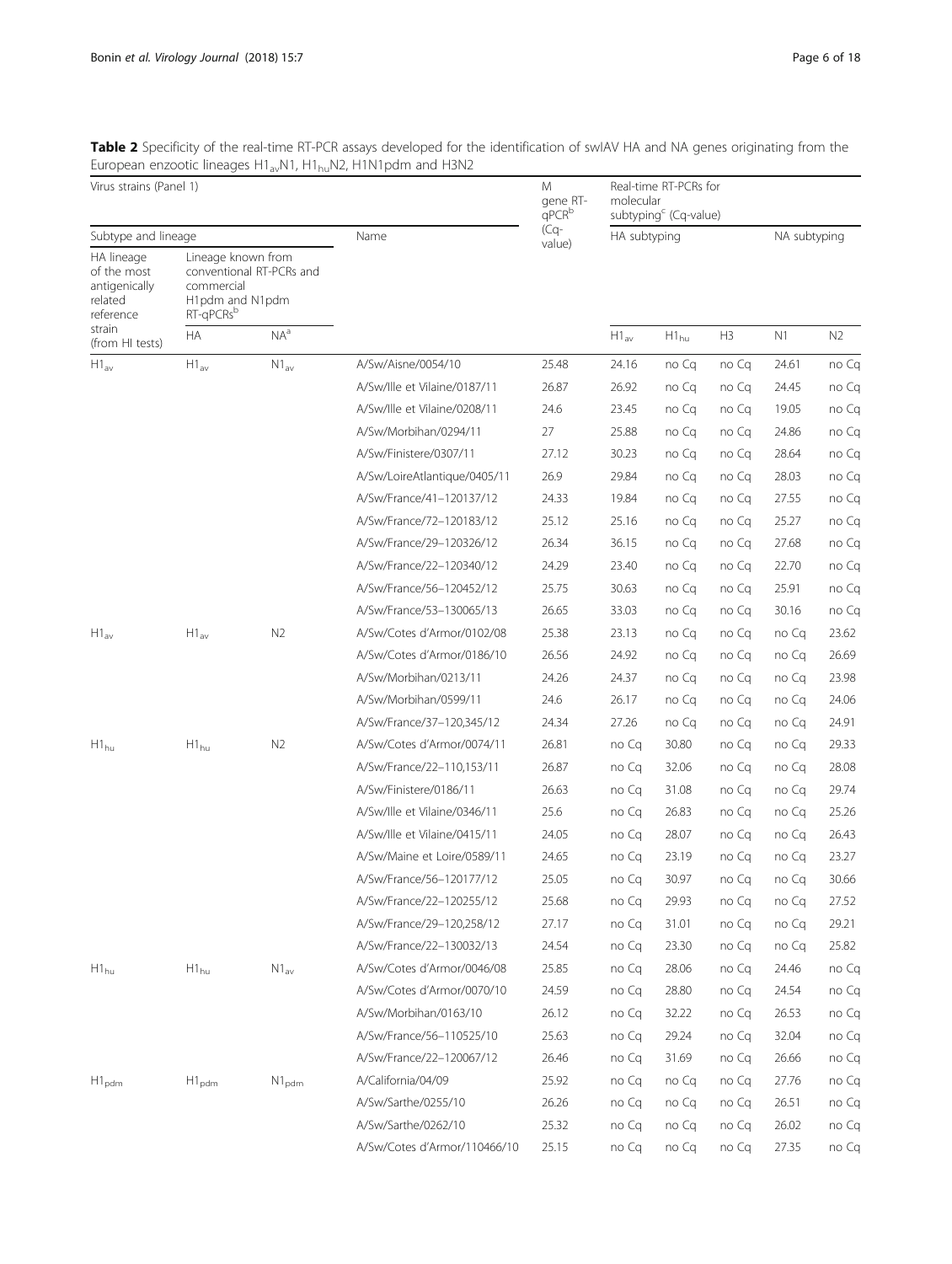Table 2 Specificity of the real-time RT-PCR assays developed for the identification of swIAV HA and NA genes originating from the European enzootic lineages  $H1_{av}N1$ ,  $H1_{bu}N2$ ,  $H1N1$ pdm and  $H3N2$  (Continued)

| Virus strains (Panel 1)                                            |                                                       |                                                                                             |                          | M<br>gene RT-<br>qPCR <sup>b</sup> | molecular     | Real-time RT-PCRs for<br>subtyping <sup>c</sup> (Cq-value) |                |       |                |
|--------------------------------------------------------------------|-------------------------------------------------------|---------------------------------------------------------------------------------------------|--------------------------|------------------------------------|---------------|------------------------------------------------------------|----------------|-------|----------------|
| Subtype and lineage                                                |                                                       |                                                                                             | Name                     | (Cq-<br>value)                     | HA subtyping  |                                                            | NA subtyping   |       |                |
| HA lineage<br>of the most<br>antigenically<br>related<br>reference |                                                       | Lineage known from<br>conventional RT-PCRs and<br>H <sub>1</sub> pdm and N <sub>1</sub> pdm |                          |                                    |               |                                                            |                |       |                |
| strain<br>(from HI tests)                                          | <b>HA</b>                                             | $NA^a$                                                                                      |                          |                                    | $H1_{\rm av}$ | $H1_{hu}$                                                  | H <sub>3</sub> | N1    | N <sub>2</sub> |
|                                                                    | commercial<br>RT-gPCRs <sup>b</sup><br>H <sub>3</sub> |                                                                                             | A/Sw/Haute-Loire/0578/11 | 26.42                              | no Ca         | no Cq                                                      | no Cq          | 28.44 | no Cq          |
|                                                                    |                                                       |                                                                                             | A/Sw/France/18-120158/12 | 27.29                              | no Ca         | no Cq                                                      | no Ca          | 29.73 | no Cq          |
|                                                                    |                                                       |                                                                                             | A/Sw/France/18-120333/12 | 24.04                              | no Cq         | no Cq                                                      | no Ca          | 24.37 | no Cq          |
|                                                                    |                                                       |                                                                                             | A/Sw/France/71-130116/13 | 24.68                              | no Cq         | no Cq                                                      | no Cq          | 28.93 | no Cq          |
| H <sub>3</sub>                                                     |                                                       | N <sub>2</sub>                                                                              | A/Sw/Flandres/1/98       | 24.98                              | no Ca         | no Cq                                                      | 24.39          | no Cq | 25.58          |
|                                                                    |                                                       |                                                                                             | A/Sw/France/59-120031/12 | 26.1                               | no Cq         | no Cq                                                      | 27.47          | no Ca | 26.68          |

<sup>a</sup>N1<sub>av</sub> means that the conventional N1 RT-qPCR was positive but the N1pdm commercial RT-qPCR was negative; <sup>b</sup>Commercial kits [\[21](#page-16-0)]; <sup>c</sup>HA RT-qPCRs were run as monoplex procedures whereas NA RT-qPCRs were run in duplex; Cq: quantification cycle

# Evaluation of high-throughput RT-qPCR performance

Panel 5 was established to evaluate the analytical specificity of the real-time RT-PCRs (including new in-house H1pdm and N1pdm RT-qPCRs) when using the highthroughput RT-qPCR procedure (see Additional file [3](#page-16-0)). This panel included of RNA extracts obtained from 88 swIAVs and 30 nasal swab supernatants. The isolates as well as the viruses present in clinical samples were first subtyped using RT-qPCRs run under low-throughput conditions. Serial 10-fold dilutions  $(10^{-1}$  to  $10^{-8})$  of RNA obtained from 8 reference strains were prepared in water to evaluate the analytical sensitivity of each RT-qPCR when run on the LightCycler<sup>\*</sup>1536 (Table [7](#page-12-0)). The M gene copy number present in each dilution point was measured using a duplex M/β-actin gene RT-qPCR as described separately [[27\]](#page-17-0). Each dilution point was tested in duplicate.

# Results

# Analytical performances of the real-time RT-PCRs for H1<sub>av</sub>, H1hu, H1hu<sup>Δ</sup>146–147, H3, N1 and N2 gene amplification

The analytical performances of the novel RT-qPCRs developed for European swIAV subtyping in addition to the H1pdm and N1pdm commercial kits previously validated were first evaluated in low-throughput analyses.

Analyses of 42 swIAV isolates from panel 1 showed perfect concordance between the results from  $\text{H1}_{\text{av}}$ ,  $\text{H1}_{\text{hu}}$ , H3, N1 and N2 RT-qPCRs and those expected from conventional, i.e. end-point RT-PCRs and/or sequencing data, indicating 100% analytical specificity for the assays (Table [2\)](#page-5-0). Despite non negligible viral loads, i.e. Cqvalues around 25 in M gene RT-qPCR, none of these assays showed any undesired amplification of genes from influenza viruses other than those expected. According to plan, the N1 RT-qPCR was able to detect NA genes from the  $H1_{av}N1$  and H1N1pdm lineages, while the N2 RT-qPCR amplified NA genes of viruses from the  $H1<sub>hu</sub>N2$  and H3N2 lineages.

Among the 46 swIAV strains included in panel 2 and previously identified as viruses that bear an  $H1_{hu}$  gene, 25/44  $\text{H1}_{\text{hu}}$ N2 strains were detected by the  $\text{H1}_{\text{hu} \triangle 146-147}$ RT-qPCR indicating they were variant viruses, in accordance with HA gene sequencing (see Additional file [1](#page-16-0)). All other  $H1_{hu}N2$  strains did not exhibit the 6 nt-deletion encountered in the variant and were not detected by specifically designed RT-qPCR  $H1_{hu\Delta 146-147}$ , showing that there were no false-positive results. By contrast, the two  $H1_{\text{hu}}$ N1 viruses were not detected even though they also showed the 146–147 amino acid deletion, due to a mutation in the MGB probe target region. Indeed, sequencing revealed that these viruses retained a thymine residue (T) in probe position 12, instead of having mutated into a cytosine residue (C) as compared to the parental  $H1_{hu}$  gene. These reassortant viruses, 100% identical in their HA genes, were isolated from the same farm 2.5 months apart.

Real-time RT-PCRs developed for HA or NA subtyping of previously detected swIAVs exhibited lower sensitivity levels than the M gene assays used for the detection, except those amplifying the  $H1_{hu\Delta 146-147}$  and the H3 genes (Table [3](#page-7-0)). Thus, assays conducted on 10-fold dilutions of reference strains indicated that the detection limits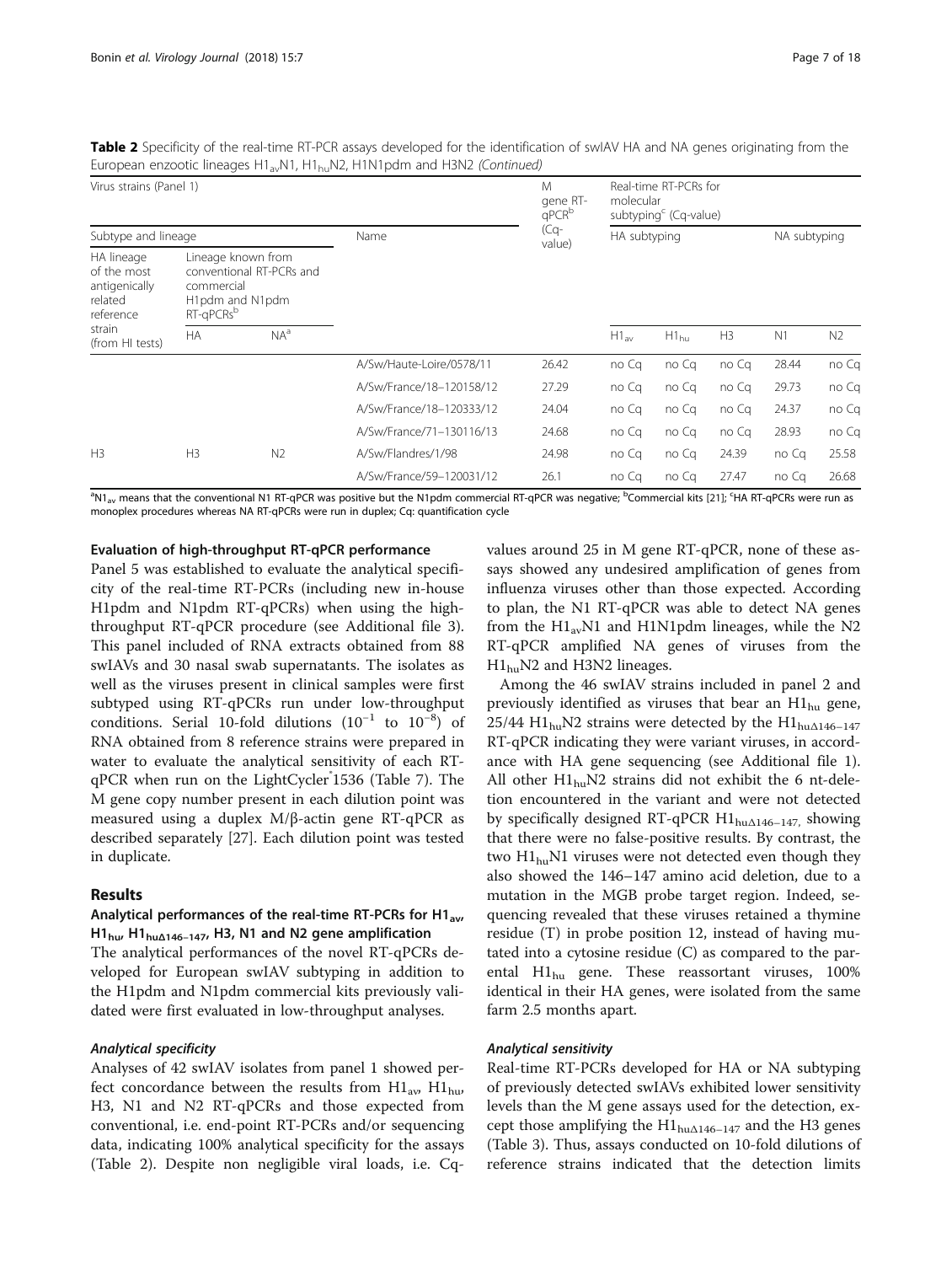<span id="page-7-0"></span>

|                    | Table 3 Analytical sensitivity of the real-time RT-PCRs for H1 <sub>av</sub> , H1 <sub>hu</sub> , H3, N1 and N2 on ten-fold dilutions of RNA extracted from swIAVs of |
|--------------------|-----------------------------------------------------------------------------------------------------------------------------------------------------------------------|
| different subtypes |                                                                                                                                                                       |

| Virus strain                                                                            |                              |                   | M gene RT-qPCR <sup>a</sup> | Real-time RT-PCR <sup>b</sup> for molecular subtyping (Cq-value) |           |                         |                |       |                |  |
|-----------------------------------------------------------------------------------------|------------------------------|-------------------|-----------------------------|------------------------------------------------------------------|-----------|-------------------------|----------------|-------|----------------|--|
| Lineage                                                                                 | Name                         | stock<br>dilution | (Cq-value)                  | $H1_{av}$                                                        | $H1_{hu}$ | $H1_{hu\Delta 146-147}$ | H <sub>3</sub> | N1    | N <sub>2</sub> |  |
| $H1_{av}N1$<br>$H1_{hu}N2$<br>$\text{H1}_{hu}\text{N2}_{\Delta 146-147}$<br><b>H3N2</b> | A/Sw/Cotes d'Armor/0388/2009 | $10^{-1}$         | 12.52                       | 16.10                                                            | no Cq     | nt                      | no Cq          | 15.52 | no Cq          |  |
|                                                                                         |                              | $10^{-2}$         | 16.09                       | 19.52                                                            | no Cq     | nt                      | no Cq          | 18.75 | no Cq          |  |
|                                                                                         |                              | $10^{-3}$         | 20.16                       | 22.77                                                            | no Cq     | nt                      | no Cq          | 22.46 | no Cq          |  |
|                                                                                         |                              | $10^{-4}$         | 23.83                       | 25.85                                                            | no Cq     | nt                      | no Cq          | 25.71 | no Cq          |  |
|                                                                                         |                              | $10^{-5}$         | 27.03                       | 28.86                                                            | no Cq     | nt                      | no Cq          | 28.18 | no Cq          |  |
|                                                                                         |                              | $10^{-6}$         | 29.79                       | 32.32                                                            | no Cq     | nt                      | no Cq          | no Cq | no Cq          |  |
|                                                                                         |                              | $10^{-7}$         | 33.36                       | 36.26                                                            | no Cq     | nt                      | no Cq          | no Cq | no Cq          |  |
|                                                                                         |                              | $10^{-8}$         | 38.59                       | no Cq                                                            | no Cq     | nt                      | no Cq          | no Cq | no Cq          |  |
|                                                                                         |                              | $10^{-9}$         | no Cq                       | no Cq                                                            | no Cq     | nt                      | no Cq          | no Cq | no Cq          |  |
|                                                                                         |                              | $10^{-10}$        | no Cq                       | no Cq                                                            | no Cq     | nt                      | no Cq          | no Cq | no Cq          |  |
|                                                                                         | A/Sw/Scotland/410440/1994    | $10^{-1}$         | 13.47                       | no Cq                                                            | 15.18     | nt                      | no Cq          | no Cq | 16.90          |  |
|                                                                                         |                              | $10^{-2}$         | 17.15                       | no Cq                                                            | 18.53     | nt                      | no Cq          | no Cq | 19.92          |  |
|                                                                                         |                              | $10^{-3}$         | 20.43                       | no Cq                                                            | 21.99     | nt                      | no Cq          | no Cq | 23.54          |  |
|                                                                                         |                              | $10^{-4}$         | 23.79                       | no Cq                                                            | 25.19     | nt                      | no Cq          | no Cq | 26.60          |  |
|                                                                                         |                              | $10^{-5}$         | 27.25                       | no Cq                                                            | no Cq     | nt                      | no Cq          | no Cq | no Cq          |  |
|                                                                                         |                              | $10^{-6}$         | 30.11                       | no Cq                                                            | no Cq     | nt                      | no Cq          | no Cq | no Cq          |  |
|                                                                                         |                              | $10^{-7}$         | 33.05                       | no Cq                                                            | no Cq     | nt                      | no Cq          | no Cq | no Cq          |  |
|                                                                                         |                              | $10^{-8}$         | 37.48                       | no Cq                                                            | no Cq     | nt                      | no Cq          | no Cq | no Cq          |  |
|                                                                                         |                              | $10^{-9}$         | no Cq                       | no Cq                                                            | no Cq     | nt                      | no Cq          | no Cq | no Cq          |  |
|                                                                                         |                              | $10^{-10}$        | no Cq                       | no Cq                                                            | no Cq     | nt                      | no Cq          | no Cq | no Cq          |  |
|                                                                                         | A/Sw/France/22-130212/2013   | $10^{-1}$         | 10.98                       | nt                                                               | 11.88     | 12.68                   | nt             | no Cq | 11.48          |  |
|                                                                                         |                              | $10^{-2}$         | 14.67                       | nt                                                               | 15.26     | 16.10                   | nt             | no Cq | 14.38          |  |
|                                                                                         |                              | $10^{-3}$         | 17.82                       | nt                                                               | 18.66     | 20.07                   | nt             | no Cq | 17.78          |  |
|                                                                                         |                              | $10^{-4}$         | 21.3                        | nt                                                               | 21.77     | 22.95                   | nt             | no Cq | 20.92          |  |
|                                                                                         |                              | $10^{-5}$         | 25.64                       | nt                                                               | 25.03     | 26.53                   | nt             | no Cq | 24.54          |  |
|                                                                                         |                              | $10^{-6}$         | 28.06                       | nt                                                               | no Cq     | 29.83                   | nt             | no Cq | 33.03*         |  |
|                                                                                         |                              | $10^{-7}$         | 31.54                       | nt                                                               | no Cq     | 33.36                   | nt             | no Cq | no Cq          |  |
|                                                                                         |                              | $10^{-8}$         | 35.16                       | nt                                                               | no Cq     | 37.03                   | nt             | no Cq | no Cq          |  |
|                                                                                         |                              | $10^{-9}$         | no Cq                       | nt                                                               | no Cq     | 39.63                   | nt             | no Cq | no Cq          |  |
|                                                                                         |                              | $10^{-10}$        | no Cq                       | nt                                                               | no Cq     | no Cq                   | nt             | no Cq | no Cq          |  |
|                                                                                         | A/Sw/Flandres/1/1998         | $10^{-1}$         | 13.13                       | no Cq                                                            | no Cq     | nt                      | 17.045         | no Cq | 16.865         |  |
|                                                                                         |                              | $10^{-2}$         | 16.7                        | no Cq                                                            | no Cq     | nt                      | 19.88          | no Cq | 19.725         |  |
|                                                                                         |                              | $10^{-3}$         | 20.21                       | no Cq                                                            | no Cq     | nt                      | 23.55          | no Cq | 23.275         |  |
|                                                                                         |                              | $10^{-4}$         | 23.57                       | no Cq                                                            | no Cq     | nt                      | 27.075         | no Cq | $26.67*$       |  |
|                                                                                         |                              | $10^{-5}$         | 26.9                        | no Cq                                                            | no Cq     | nt                      | 30.235         | no Cq | no Cq          |  |
|                                                                                         |                              | $10^{-6}$         | 30.07                       | no Cq                                                            | no Cq     | nt                      | 33.53          | no Cq | no Cq          |  |
|                                                                                         |                              | $10^{-7}$         | 32.7                        | no Cq                                                            | no Cq     | nt                      | 36.335         | no Cq | no Cq          |  |
|                                                                                         |                              | $10^{-8}$         | 37.04                       | no Cq                                                            | no Cq     | nt                      | 37.86          | no Cq | no Cq          |  |
|                                                                                         |                              | $10^{-9}$         | no Cq                       | no Cq                                                            | no Cq     | nt                      | 39.99          | no Cq | no Cq          |  |
|                                                                                         |                              | $10^{-10}$        | no Cq                       | no Cq                                                            | no Cq     | nt                      | no Cq          | no Cq | no Cq          |  |

Cq quantification cycle, *nt* not tested. M gene RT-qPCRs were run on one replicate whereas molecular subtyping RT-qPCRs were run on duplicates (Thermocycler<br>MxPro – Mx3005P). Thus, Cq-values for molecular subtyping RT-qPC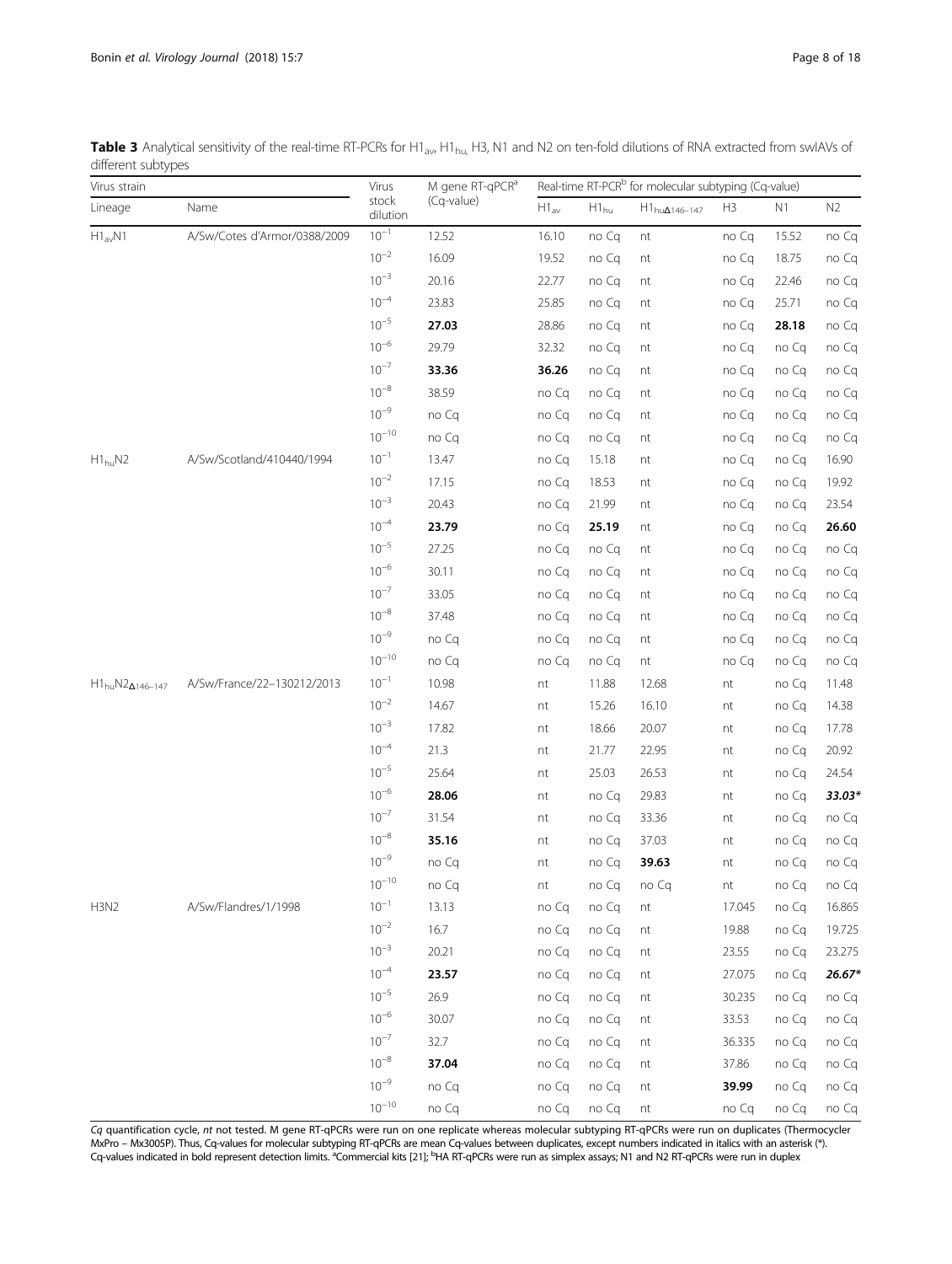| Virus strain<br>0388/2009 (H1 <sub>av</sub> N1)<br>A/Sw/Scotland/410440/<br>1994 (H <sub>1bu</sub> N2)<br>2013 ( $H1_{\text{hu}}N2_{\text{A}146-147}$ ) | Criteria                        | Real-time RT-PCR <sup>b</sup> for molecular subtyping |                    |                           |              |                  |                    |  |  |  |
|---------------------------------------------------------------------------------------------------------------------------------------------------------|---------------------------------|-------------------------------------------------------|--------------------|---------------------------|--------------|------------------|--------------------|--|--|--|
|                                                                                                                                                         |                                 | $H1_{\text{av}}$                                      | $H1_{\text{hu}}$   | $H1_{hu\ \Delta 146-147}$ | H3           | N1               | N <sub>2</sub>     |  |  |  |
| A/Sw/Cotes d'Armor/                                                                                                                                     | Range of linearity <sup>a</sup> | $<$ 12.52 to 33.36                                    |                    |                           |              | < 12.52 to 27.03 |                    |  |  |  |
|                                                                                                                                                         | Slope                           | $-3.2918$                                             |                    |                           |              | $-3.226$         |                    |  |  |  |
|                                                                                                                                                         | $R^2$                           | 0.9986                                                |                    |                           |              | 0.9957           |                    |  |  |  |
|                                                                                                                                                         | Efficacy                        | 101.27%                                               |                    |                           |              | 104.16%          |                    |  |  |  |
|                                                                                                                                                         | Range of linearity <sup>a</sup> |                                                       | <13.47 to 23.79    |                           |              |                  | <13.47 to 23.79    |  |  |  |
| (H3N2)                                                                                                                                                  | Slope                           |                                                       | $-3.3483$          |                           |              |                  | $-3.2725$          |  |  |  |
|                                                                                                                                                         | $R^2$                           |                                                       | 0.9998             |                           |              |                  | 0.9957             |  |  |  |
|                                                                                                                                                         | Efficacy                        |                                                       | 98.91%             |                           |              |                  | 102.10%            |  |  |  |
| A/Sw/France/22-130212/                                                                                                                                  | Range of linearity <sup>a</sup> |                                                       | $<$ 10.98 to 25.64 | $<$ 10.98 to >35.16       |              |                  | $<$ 10.98 to 28.06 |  |  |  |
|                                                                                                                                                         | Slope                           |                                                       | $-3.281$           | $-3.4008$                 |              |                  | $-3.266$           |  |  |  |
|                                                                                                                                                         | $R^2$                           |                                                       | 0.9997             | 0.9992                    |              |                  | 0.9988             |  |  |  |
|                                                                                                                                                         | Efficacy                        |                                                       | 101.74%            | 96.81%                    |              |                  | 102.39%            |  |  |  |
| A/Sw/Flandres/1/1998                                                                                                                                    | Range of linearity <sup>a</sup> |                                                       |                    |                           | 16.7 to 32.7 |                  | <13.13 to 23.57    |  |  |  |
|                                                                                                                                                         | Slope                           |                                                       |                    |                           | $-3.2964$    |                  | $-3.297$           |  |  |  |
|                                                                                                                                                         | $R^2$                           |                                                       |                    |                           | 0.9982       |                  | 0.998              |  |  |  |
|                                                                                                                                                         | Efficacy                        |                                                       |                    |                           | 101.08%      |                  | 101.07%            |  |  |  |

<span id="page-8-0"></span>**Table 4** Performance of real-time RT-PCRs for H1<sub>av</sub>, H1<sub>hu</sub>, H1<sub>hu</sub> $\Delta$ <sub>146–147</sub>, H3, N1 and N2 on ten-fold dilutions of RNA extracted from swIAVs representative of the different subtypes

<sup>a</sup>The range of linearity is given as the interval of Cq-values obtained from M gene RT-qPCR on diluted samples (Thermocycler MxPro – Mx3005P). R<sup>2</sup>: coefficient of linear regression. <sup>b</sup>HA RT-qPCRs were run as simplex assays; N1 and N2 RT-qPCRs were run in duplex

based on M gene RT-qPCR Cq-values would be >35 for  $\text{H1}_{\text{hu} \Delta 146 - 147}$  and H3, around 33 for  $\text{H1}_{\text{av}}$  around 27 for N1, between 24 and 28 for N2 depending on the virus subtype, and around 24 for  $H1_{hu}$ . Based on calculation of the ranges of linearity, it appeared that all genes were correctly detected from the first (10−<sup>1</sup> ) strain dilution, i.e. at Cq-value <13.5, except the H3 gene for which the lowest limit was estimated at the second (10−<sup>2</sup> ) dilution, at a Cq-value equivalent to 16.7 (Table 4). Between the limits of the range of linearity, the slopes of the standard curves varied from −3.3483 to −3.266. The coefficients of linear regression  $(R^2)$  varied from 0.9957 to 0.9998 and the efficiencies were calculated between 96.81% and 104.16%. Repeatability and intermediate precision, assessed by calculating the inter-assay CVs, gave satisfactory results (Table [5\)](#page-9-0). The inter-assay CVs were all <10%, ranging from 1.20 for the  $H1_{av}$  RT-qPCR to 6.51 for the N2 RT-qPCR run on the H3N2 strain.

# Diagnostic abilities of the RT-qPCR assays targeting the H1<sub>av</sub>, H1<sub>hu</sub>, H1<sub>hu $\Delta$ 146–147, H3, N1 and N2 genes of</sub> European swIAVs

Nasal swabs from animals naturally infected with  $H1_{av}N1$ ,  $H1_{hu}N2$  or  $H3N2$  swIAVs, as well as with  $H1_{av}N2$  or  $H1_{hu}N1$  reassortant viruses (panel 3), were detected positive for both HA and NA corresponding genes in 100% of cases tested for both genes (Table [6](#page-10-0)). Additional samples tested either only in the simplex HA assays or in the N1/N2 multiplex assay were also qualified positive according to the expected HA or NA gene. Inclusion of 4 samples positive for H1N1pdm confirmed N1 amplification without any  $H1_{av}$  gene amplification. Sample 130103–2, which was previously known to contain both the  $H1_{av}$  and  $H1_{hu}$  genes together with the N2 gene, was also proved here to contain the N1 gene, enabling us to confirm the hypothesis of a mixture of  $H1_{av}N1$  and  $H1_{bu}N2$  viruses in this sample. Analyses of 18 samples previously partially subtyped as " $H1_{av}N$ ?" confirmed the  $H1_{av}$  subtype in 9/18 cases. Others did not give a positive signal, probably due to limiting genome amounts (7/11 were samples with M gene RTqPCR Cq-values >32, while the  $H1_{av}$  RT-qPCR detection limit was estimated around M gene Cq-value = 33). Conversely, the N1 gene was identified in  $10/18$   $\text{H1}_{av}N$ ? samples, even in samples where M gene Cq-value >27, which was estimated as the detection limit. The N2 gene was not amplified in any of these samples. Panel 3 also comprised 3 H?N2 samples. The N2 gene was detected in all of them, whereas the  $H1_{hu}$  gene was identified in 2/3. The last one (sample 130277–3) was shown to have an  $H1_{hu}$  gene after propagation in cell culture (data not shown). Finally, a sample (130133–5) that was left fully unsubtyped using conventional RT-PCRs was here classified as containing the  $H1_{av}$ ,  $H1_{hu}$  and N2 genes, confirming the ability to detect virus mixtures using these RT-qPCRs.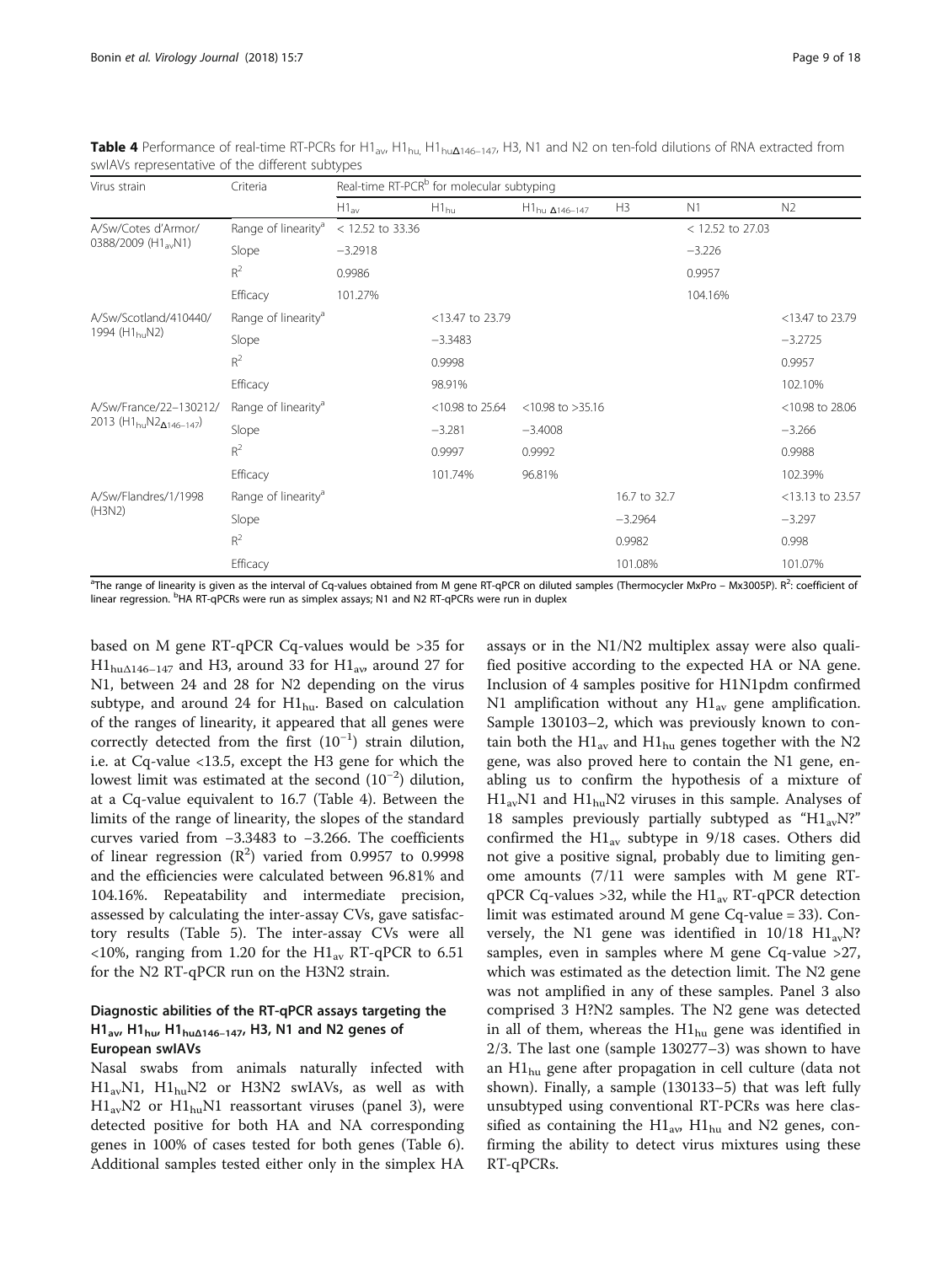<span id="page-9-0"></span>Table 5 Repeatability and intermediate precision of real-time RT-PCRs for H1<sub>av</sub>, H1<sub>hu</sub>, H1<sub>hu</sub><sub>Δ146–147,</sub> H3, N1 and N2 amplifications

| Real-time RT-PCR <sup>a</sup> for molecular<br>subtyping | RNA extract from (virus strain – name and subtype)                    | RNA extract dilution<br>$(\approx M)$ gene Cg-value) | Mean<br>Ca-value | <b>SD</b> | Inter-assay<br>CV (%) |
|----------------------------------------------------------|-----------------------------------------------------------------------|------------------------------------------------------|------------------|-----------|-----------------------|
| $H1_{\rm av}$                                            | A/Sw/Cotes d'Armor/0388/2009 (H1 <sub>av</sub> N1)                    | $10^{-4}$ ( $\approx$ 23.83)                         | 24.50            | 0.9       | 1.20                  |
| $H1_{hu}$                                                | A/Sw/Scotland/410440/1994 (H1 <sub>bu</sub> N2)                       | $10^{-3}$ ( $\approx$ 20.43)                         | 25.63            | 0.39      | 1.52                  |
| $H1_{hu\ \Delta 146-147}$                                | A/Sw/France/22-130212/2013 (H1 <sub>hu</sub> N2 <sub>Δ146-147</sub> ) | $10^{-4}$ ( $\approx$ 21.3)                          | 22.80            | 0.71      | 3.12                  |
| H <sub>3</sub>                                           | A/Sw/Flandres/1/1998 (H3N2)                                           | $10^{-2}$ ( $\approx 16.7$ )                         | 18.60            | 0.31      | 1.68                  |
| N1                                                       | A/Sw/Cotes d'Armor/0388/2009 (H1, N1)                                 | $10^{-4}$ ( $\approx$ 23.83)                         | 25.64            | 0.37      | 1.46                  |
| N <sup>2</sup>                                           | A/Sw/Scotland/410440/1994 (H1 <sub>bu</sub> N2)                       | $10^{-3}$ ( $\approx$ 20.43)                         | 24.78            | 1.19      | 4.79                  |
|                                                          | A/Sw/Flandres/1/1998 (H3N2)                                           | $10^{-3}$ ( $\approx$ 20.21)*                        | 28.56            | 1.86      | 6.51                  |

<sup>a</sup>HA RT-qPCRs were run as simplex assays; N1 and N2 RT-qPCRs were run in duplex. Cq quantification threshold, SD standard deviation, CV coefficient of variation. Each RNA<br>extract was tested (either on Thermocycler MyPro – extract was tested (either on Thermocycler MxPro – Mx3005P or Chromo4) in 6 different assays at the dilution corresponding to 10 times the detection limit of the concerned RT-qPCR (except H3 that was run on a lowest dilution of the H3N2 strain). The RNA extract dilution marked with an asterisk (\*) was tested in 5 independent assays

The diagnostic ability of the  $H1_{hu\Delta 146-147}$  RT-qPCR was evaluated by testing 78 samples of mainly H1N2 or H?N2 subtypes included in panel 4. The  $H1_{hu\Delta 146-147}$ gene was identified in  $3/15$  H1<sub>hu</sub>N2 isolates (not sequenced previously), in 16/46 nasal swab supernatants in which the  $H1_{hu}N2$  virus was identified, as well as in  $1/6$  H1<sub>hu</sub>N? samples (Additional file [2\)](#page-16-0). Although the specificity of the  $H1_{hu\Delta 146-147}$  was previously demonstrated, these results were further validated by sequencing the HA genes of the three isolates that tested positive for the  $H1_{hu\Delta 146-147}$  gene as well as the HA gene of strain A/Sw/France/29–150034/15 that tested negative. Sequencing confirmed that the three positive strains contained the 6 nt deletion by contrast to the other one that contained a  $HI_{hu}$  gene without this deletion (Genbank accession numbers KJ128334, KY241154, KY241155 and KY241115). Thus, 20/78 viruses or clinical samples previously identified as  $H1_{\text{hu}}$ -positive were rapidly identified as having an  $H1_{hu\Lambda146-147}$  gene.

# Analytical performances of the HA and NA RT-qPCRs in high-throughput analyses

Real-time RT-PCRs for  $\mathrm{H1}_{\mathrm{av}}$ ,  $\mathrm{H1}_{\mathrm{hu}}$ ,  $\mathrm{H1}_{\mathrm{hu}\Delta 146-147}$ , H3, N1 and N2 gene amplifications, as well as RT-qPCRs designed to amplify the H1pdm and N1pdm genes specifically, were evaluated in high-throughput analyses. Realtime RT-PCRs targeting the IAV M gene and the porcine β-actin genes were included in order to check the amount and quality of the genetic material and/or demonstrate any potential PCR inhibition. These last RTqPCRs were previously validated in low-throughput analyses [[21](#page-16-0), [27\]](#page-17-0). Thus, 10 RT-qPCR assays were run together on a LightCycler®1536 to analyze the 118 samples from panel 5, i.e. 83 swIAVs, 5 virus mixtures and 30 nasal swab supernatants, all previously analyzed in lowthroughput PCR assays (see Additional file [3\)](#page-16-0). As expected, all samples were detected positive for the M gene. RNA extracts from virus strains exhibited M gene Cq-values ranging from  $\lt 5$  to 16.69, whereas extracts from clinical samples exhibited higher Cq-values, which mostly ranged between 14 and 30. Only 2/118 samples (1.7%) (both RNA extracts from MDCK cell culture supernatants) were found negative for the β-actin gene.

All HA and NA RT-qPCRs exhibited 100% specificity, as no undesirable cross-reaction or false-positive results were obtained, irrespective of the nature of the sample, i.e. RNA extracts from virus stock containing high amounts of genetic material, or RNA extracts from nasal swab supernatants. As expected, the  $H1_{av}$  RT-qPCR amplified H1 genes originating from the  $H1_{av}N1$  lineage, i.e. H1 genes from  $H1_{av}N1$  enzootic viruses and from  $H1_{av}N2$  reassortants. The  $H1_{hu}$  RT-PCR amplified H1 genes from  $H1_{hu}N2$  viruses,  $H1_{hu}N2_{\Delta 146-147}$  variants and  $\text{H1}_{hu}$ N1 reassortants. By contrast, the  $\text{H1}_{hu\Delta 146-147}$ RT-PCR only detected the  $H1_{hu}N2_{\Delta 146-147}$  antigenic variants. In accordance with the results obtained in lowthroughput analyses, it did not detect  $H1_{hu}N1$  reassortants bearing  $H1_{hu}$  genes with one or two amino acid deletions close to the receptor-binding site (RBS) (called  $H1_{hu}N1_{\Delta 146-147}$  and  $H1_{hu}N1_{\Delta 147}$ ). The H1pdm RTqPCR amplified HA genes of viruses from the H1N1pdm lineage but also any other H1 gene, and the H3 RT-qPCR amplified HA from H3N2 viruses only. The N1 RT-qPCR amplified N1 genes from both the H1avN1 and the H1N1pdm lineages, whereas the N1pdm RT-qPCR amplified the N1 genes from H1N1pdm viruses specifically. The N2 RT-qPCR amplified NA genes from all HxN2 viruses. Thus, all samples were fully subtyped according to expected results, including the virus mixtures, except one of them in which the N2 gene was not amplified in parallel to the  $H1_{av}$ ,  $H1_{hu}$  and N1 genes, as expected. As observed for the M gene, the Cq-values obtained for the HA and NA RTqPCRs were lower on RNAs extracted from virus isolates as compared to clinical samples. In several cases, the Cq-value was too low to be precisely determined (< 5). A sample without any viral RNA but rather consisting of water was added in each PCR array as a negative control and no unspecific detection was observed (data not shown).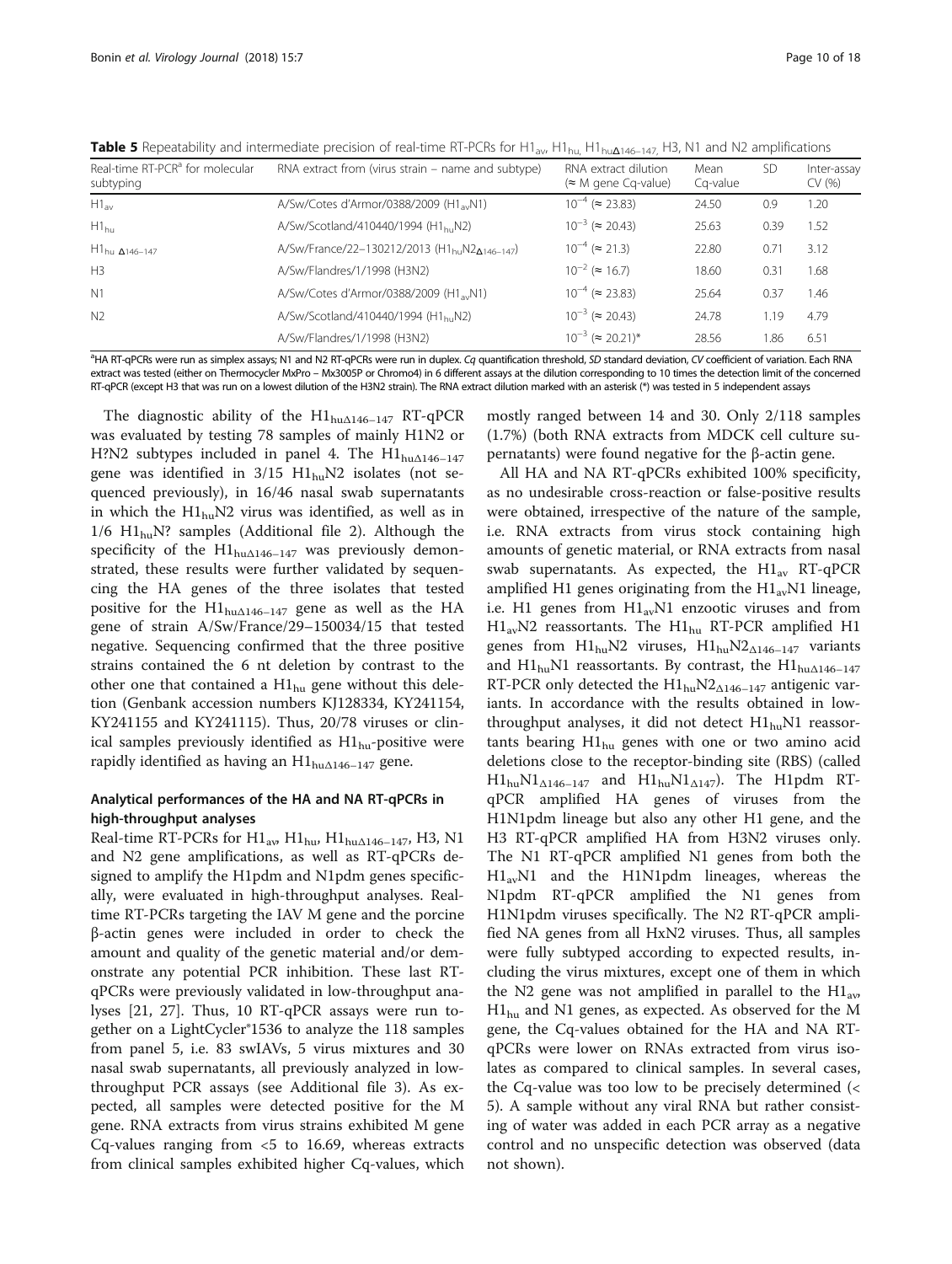<span id="page-10-0"></span>

| Table 6 Performance of real-time RT-PCR assays targeting the H1 <sub>av</sub> , H1 <sub>hu</sub> , H3, N1 and N2 genes in porcine clinical samples containing |
|---------------------------------------------------------------------------------------------------------------------------------------------------------------|
| European swlAVs                                                                                                                                               |

|                                       | Clinical samples <sup>a</sup> (Panel 3) |                | M gene                | Real-time RT-PCRs for molecular subtyping <sup>c</sup> (Cq-value) |           |       |              |                |  |
|---------------------------------------|-----------------------------------------|----------------|-----------------------|-------------------------------------------------------------------|-----------|-------|--------------|----------------|--|
| swlAV lineage known from conventional | RT-PCRs and commercial H1N1pdm RT-qPCRs | Identification | RT-qPCR<br>(Cq-value) | HA subtyping                                                      |           |       | NA subtyping |                |  |
| HA                                    | NA <sup>b</sup>                         |                |                       | $\mathsf{H1}_{\mathsf{av}}$                                       | $H1_{hu}$ | H3    | N1           | N <sub>2</sub> |  |
| $\mathsf{H1}_{\mathsf{av}}$           | $N1_{av}$                               | 120137-4       | 20.6                  | 19.19                                                             | no Cq     | no Cq | 19.85        | no Cq          |  |
|                                       |                                         | 120183-5       | 18.1                  | 19.33                                                             | no Cq     | no Cq | 19.25        | no Cq          |  |
|                                       |                                         | 130004-5       | 17.59                 | 19.08                                                             | no Cq     | no Cq | 17.75        | no Cq          |  |
|                                       |                                         | 130020-4       | 26.43                 | 31.38                                                             | no Cq     | no Cq | 26.83        | no Cq          |  |
|                                       |                                         | 130028-3       | 26.43                 | 22.13                                                             | no Cq     | no Cq | 26.98        | no Cq          |  |
|                                       |                                         | 130065-5       | 17                    | 23.08                                                             | no Cq     | no Cq | 20.73        | no Cq          |  |
|                                       |                                         | 130144-4       | 22.26                 | 22.20                                                             | no Cq     | no Cq | 22.46        | no Cq          |  |
|                                       |                                         | 130153-6       | 22.46                 | 32.33                                                             | no Cq     | no Cq | 22.49        | no Cq          |  |
|                                       |                                         | 130157-6       | 27.46                 | 24.22                                                             | no Cq     | no Cq | 24.25        | no Cq          |  |
|                                       |                                         | 140014-4       | 17.56                 | nt                                                                | nt        | nt    | 17.45        | no Cq          |  |
|                                       |                                         | 140016-5       | 19.09                 | nt                                                                | nt        | nt    | 19.73        | no Cq          |  |
| $H1_{av}$                             | N2                                      | 120057-3       | 17.89                 | 17.25                                                             | no Cq     | no Cq | no Cq        | 19.72          |  |
|                                       |                                         | 120345-2       | 17.51                 | 21.51                                                             | no Cq     | no Cq | no Cq        | 20.35          |  |
|                                       |                                         | 130133-3       | 21.18                 | 21.67                                                             | no Cq     | no Cq | no Cq        | 23.54          |  |
|                                       |                                         | 110214-1       | 28.92                 | 27.82                                                             | no Cq     | no Cq | $\sf nt$     | nt             |  |
| $H1_{hu}$                             | N2                                      | $100231 - 1^c$ | 18.57                 | no Cq                                                             | 24.79     | no Cq | no Cq        | 21.86          |  |
|                                       |                                         | 120037-4       | 23.88                 | no Cq                                                             | 27.79     | no Cq | no Cq        | 27.04          |  |
|                                       |                                         | 120285-6       | 23.37                 | no Cq                                                             | 25.58     | no Cq | no Cq        | 24.45          |  |
|                                       |                                         | 120424-5       | 21.32                 | no Cq                                                             | 25.43     | no Cq | no Cq        | 24.96          |  |
|                                       |                                         | 130039-2       | 22.5                  | no Cq                                                             | 22.66     | no Cq | no Cq        | 22.08          |  |
|                                       |                                         | 130111-5       | 21                    | no Cq                                                             | 22.79     | no Cq | no Cq        | 22.06          |  |
|                                       |                                         | $130111 - 6$   | 19.6                  | nt                                                                | nt        | nt    | no Cq        | 22.04          |  |
|                                       |                                         | 130129-4       | 18.29                 | no Cq                                                             | 26.63     | no Cq | no Cq        | 22.58          |  |
|                                       |                                         | 130193-6       | 21.95                 | no Cq                                                             | 25.36     | no Cq | no Cq        | 24.11          |  |
|                                       |                                         | 130129-5       | 17.86                 | no Cq                                                             | 27.63     | nt    | no Cq        | 22.63          |  |
|                                       |                                         | 130140-5       | 13.74                 | no Cq                                                             | 20.21     | nt    | no Cq        | 16.36          |  |
|                                       |                                         | 130285-4       | 29.54                 | nt                                                                | nt        | nt    | no Cq        | 27.57          |  |
|                                       |                                         | 130420-4       | 22.31                 | no Cq                                                             | 23.90     | nt    | no Cq        | 24.12          |  |
|                                       |                                         | 130429-6       | 22.42                 | no Cq                                                             | 24.26     | nt    | no Cq        | 21.40          |  |
|                                       |                                         | 130431-4       | 15.82                 | no Cq                                                             | 18.31     | nt    | no Cq        | 17.41          |  |
| $H1_{hu}$                             | $\mathsf{N1}_{\mathsf{av}}$             | 110619-8       | 17.28                 | no Cq                                                             | 21.86     | no Cq | 18.74        | no Cq          |  |
|                                       |                                         | 120067-3       | 27.47                 | no Cq                                                             | 33.08     | no Cq | 27.47        | no Cq          |  |
| $H1_{av}/H1_{hu}$                     | N2                                      | 130103-2       | 21.46                 | 28.36                                                             | 23.42     | no Cq | 22.72        | 24.56          |  |
| $H1_{\text{pdm}}$                     | $N1_{\text{pdm}}$                       | 110578-1       | 22.16                 | no Cq                                                             | no Cq     | no Cq | 24.09        | no Cq          |  |
|                                       |                                         | 120158-7       | 16.97                 | no Cq                                                             | no Cq     | no Cq | 19.37        | no Cq          |  |
|                                       |                                         | 120333-1       | 20.08                 | no Cq                                                             | no Cq     | no Cq | 21.70        | no Cq          |  |
|                                       |                                         | 130116-1       | 25.21                 | no Cq                                                             | no Cq     | no Cq | 28.01        | no Cq          |  |
| H3                                    | N2                                      | $120031 - 1$   | 21.83                 | no Cq                                                             | no Cq     | 22.68 | no Cq        | 24.46          |  |
| $H1_{av}$                             | $N$ ?                                   | 130044-2       | 32.18                 | no Cq                                                             | no Cq     | nt    | 30.37        | no Cq          |  |
|                                       |                                         | 130113-2       | 33.24                 | no Cq                                                             | no Cq     | nt    | no Cq        | no Cq          |  |
|                                       |                                         | 130120-3       | 33.91                 | 41.43                                                             | no Cq     | nt    | 31.64        | no Cq          |  |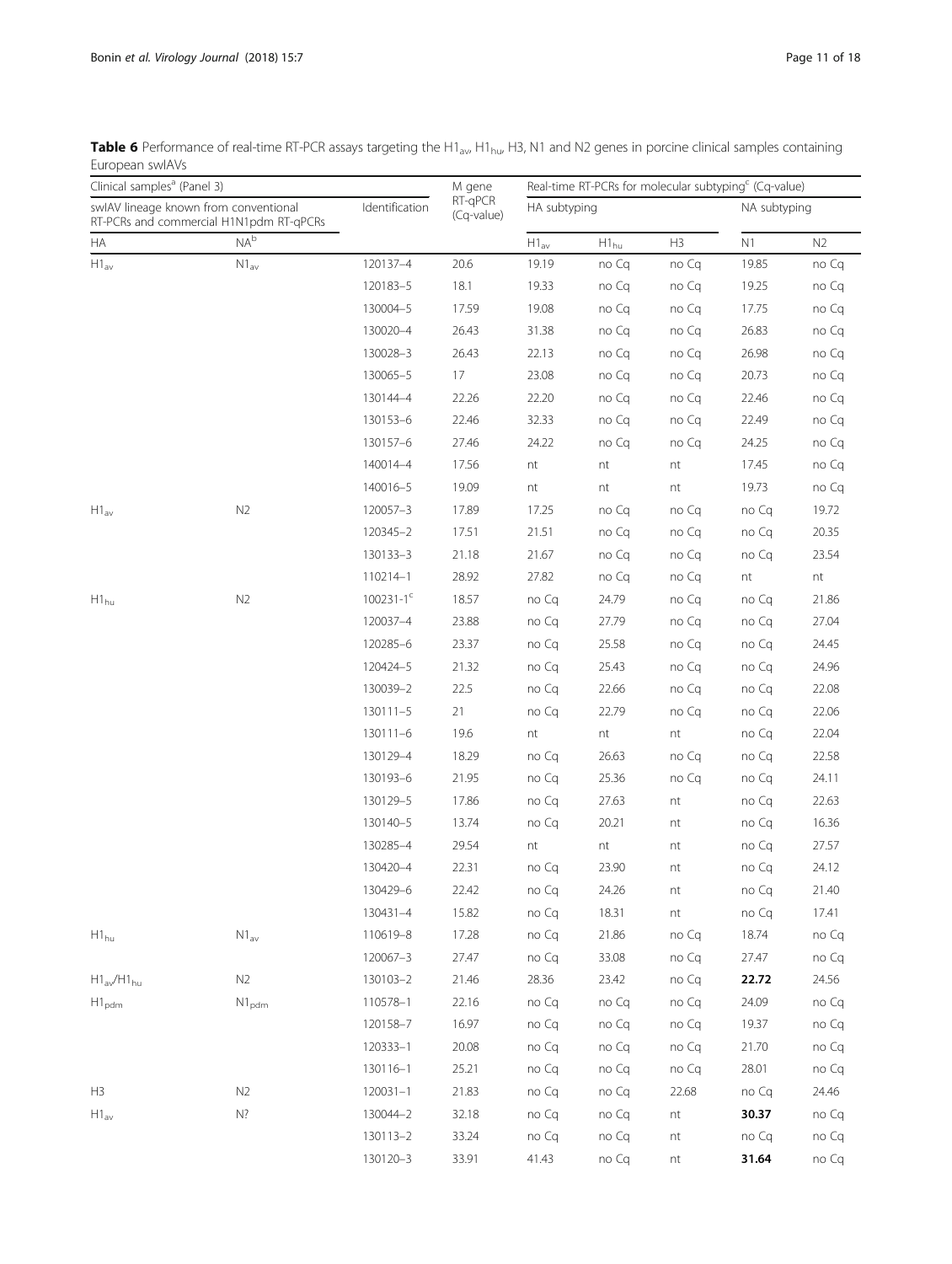| Clinical samples <sup>a</sup> (Panel 3) |                                                                                  |                | M gene<br>RT-qPCR<br>(Cq-value) | Real-time RT-PCRs for molecular subtyping <sup>c</sup> (Cq-value) |           |              |       |       |  |  |
|-----------------------------------------|----------------------------------------------------------------------------------|----------------|---------------------------------|-------------------------------------------------------------------|-----------|--------------|-------|-------|--|--|
|                                         | swIAV lineage known from conventional<br>RT-PCRs and commercial H1N1pdm RT-qPCRs | Identification |                                 | HA subtyping                                                      |           | NA subtyping |       |       |  |  |
| <b>HA</b>                               | NA <sup>b</sup>                                                                  |                |                                 | $H1_{av}$                                                         | $H1_{hu}$ | H3           | N1    | N2    |  |  |
|                                         |                                                                                  | 130135-6       | 30.77                           | 28.13                                                             | no Cq     | nt           | 27.85 | no Cq |  |  |
|                                         |                                                                                  | 130175-2       | 34.36                           | no Cq                                                             | no Cq     | nt           | no Cq | no Cq |  |  |
|                                         |                                                                                  | 130185-6       | 27.41                           | no Cq                                                             | no Cq     | nt           | 24.76 | no Cq |  |  |
|                                         |                                                                                  | 130188-3       | 30.5                            | 27.73                                                             | no Cq     | nt           | 28.30 | no Cq |  |  |
|                                         |                                                                                  | 130236-1       | 32.88                           | no Cq                                                             | no Cq     | nt           | no Cq | no Cq |  |  |
|                                         |                                                                                  | 130259-2       | 33.26                           | 32.05                                                             | no Cq     | nt           | 31.22 | no Cq |  |  |
|                                         |                                                                                  | 130282-4       | 27.53                           | 37.19                                                             | no Cq     | nt           | 27.45 | no Cq |  |  |
|                                         |                                                                                  | 130392-3       | 31.53                           | 34.52                                                             | no Cq     | nt           | 32.07 | no Cq |  |  |
|                                         |                                                                                  | 130300-4       | 31.22                           | no Ca                                                             | no Cq     | nt           | no Ca | no Cq |  |  |
|                                         |                                                                                  | 130319-5       | 34.2                            | no Ca                                                             | no Cq     | nt           | no Cq | no Cq |  |  |
|                                         |                                                                                  | 130336-4       | 33.7                            | no Cq                                                             | no Cq     | nt           | no Ca | no Cq |  |  |
|                                         |                                                                                  | 130387-5       | 23.93                           | 28.20                                                             | no Cq     | nt           | 25.70 | no Cq |  |  |
|                                         |                                                                                  | 130391-4       | 34.75                           | no Cq                                                             | no Cq     | nt           | no Cq | no Cq |  |  |
|                                         |                                                                                  | 130419-6       | 27.43                           | no Cq                                                             | no Cq     | nt           | 28.53 | no Cq |  |  |
|                                         |                                                                                  | 130439-5       | 29.97                           | no Ca                                                             | no Cq     | nt           | no Ca | no Cq |  |  |
| $H$ ?                                   | N2                                                                               | 130023-4       | 25.43                           | no Cq                                                             | 27.58     | nt           | no Cq | 26.27 |  |  |
|                                         |                                                                                  | 130034-3       | 23.05                           | no Cq                                                             | 26.51     | nt           | no Cq | 25.68 |  |  |
|                                         |                                                                                  | 130277-3       | 22                              | nt                                                                | nt        | nt           | no Cq | 24.52 |  |  |
| nt                                      | nt                                                                               | 130133-5       | 23.02                           | 22.90                                                             | 31.53     | nt           | no Cq | 24.76 |  |  |

Table 6 Performance of real-time RT-PCR assays targeting the H1<sub>av</sub>, H1<sub>hu</sub>, H3, N1 and N2 genes in porcine clinical samples containing European swIAVs (Continued)

<sup>a</sup>All samples were nasal swab supernatants except the marked one that was a lung sample. <sup>b</sup>N1<sub>av</sub> means that the conventional N1 RT-PCR was positive but the N1pdm commercial RT-qPCR was negative. <sup>C</sup>all RT-qPCRs were run as monoplex procedures except N1 and N2 that were run in a duplex. Cq: quantification cycle; nt = not tested. Bold data correspond to additional results obtained with the novel RT-qPCRs as compared to conventional RT-PCRs

In order to go further in evaluating the sensitivity of the methods when run as high-throughput analyses, each RT-qPCR (except the one targeting the β-actin gene) was tested against 10-fold serial dilutions  $(10^{-1}$  to 10−<sup>8</sup> ) of reference strains (Table [7](#page-12-0)). Depending on the virus stock and its initial genomic load, the M gene was still detected to the last dilution or to the 10<sup>−6</sup> or the 10<sup>−7</sup> dilution. In all cases, it was detected to the 10<sup>−5</sup> dilution. The  $\text{H1}_{\text{av}}$   $\text{H1}_{\text{hu} \Delta 146-147}$  and H1pdm genes were detected in samples exhibiting a corresponding M gene Cq-value until 32, approximately, while the H3 gene detection limit was found to exceed an M gene Cq-value >35. The detection limit for the  $H1_{hu}$  gene varied from 25 to 33 depending on the virus (parental virus, antigenic variant, reassortant or reassortant with deletion), that of N1 from 29 to 31, and that of N2 from 30 to 33. The N1pdm was detected until an M gene Cq-value of 31. The ranges of linearity are given in Table [8](#page-14-0). The slopes calculated over these ranges were all (except one) comprised between −3.2 and −3.7, which means the efficacies of the RT-PCRs varied from 85% to 105%. The N2 RT-qPCR run on the reference H3N2 strain was the only

one found to be outside these limits, showing an efficacy of 80.51%.

# Robustness of the RT-qPCR subtyping tool in low- and high-throughput analyses

The full RT-qPCR subtyping tool began to be used routinely by the French NRL for Swine Influenza from January 2014, as part of the analytical workflow for swIAV surveillance. Thus, nasal swab supernatants previously selected as containing M gene from a swIAV were subjected to  $H1_{av}$ ,  $H1_{hu}$  and H3 monoplex assays, to the N1/N2 duplex assay, as well as to commercial H1pdm and N1pdm RT-PCRs. Samples that were found to be positive for H1<sub>hu</sub> were subjected to the H1<sub>hu $\Delta$ 146–147 RT-</sub> PCR in a second step. Considering the detection limits evaluated above, subtyping was undertaken on samples with M gene Cq-values <35 only. Samples exhibiting M gene Cq-values >35 were considered to be not typable. Looking at the proportions of HA and NA genes that were successfully subtyped in these samples from January 2014 to August 2016, it appeared that both genes were identified in almost all samples with M gene Cq-value <25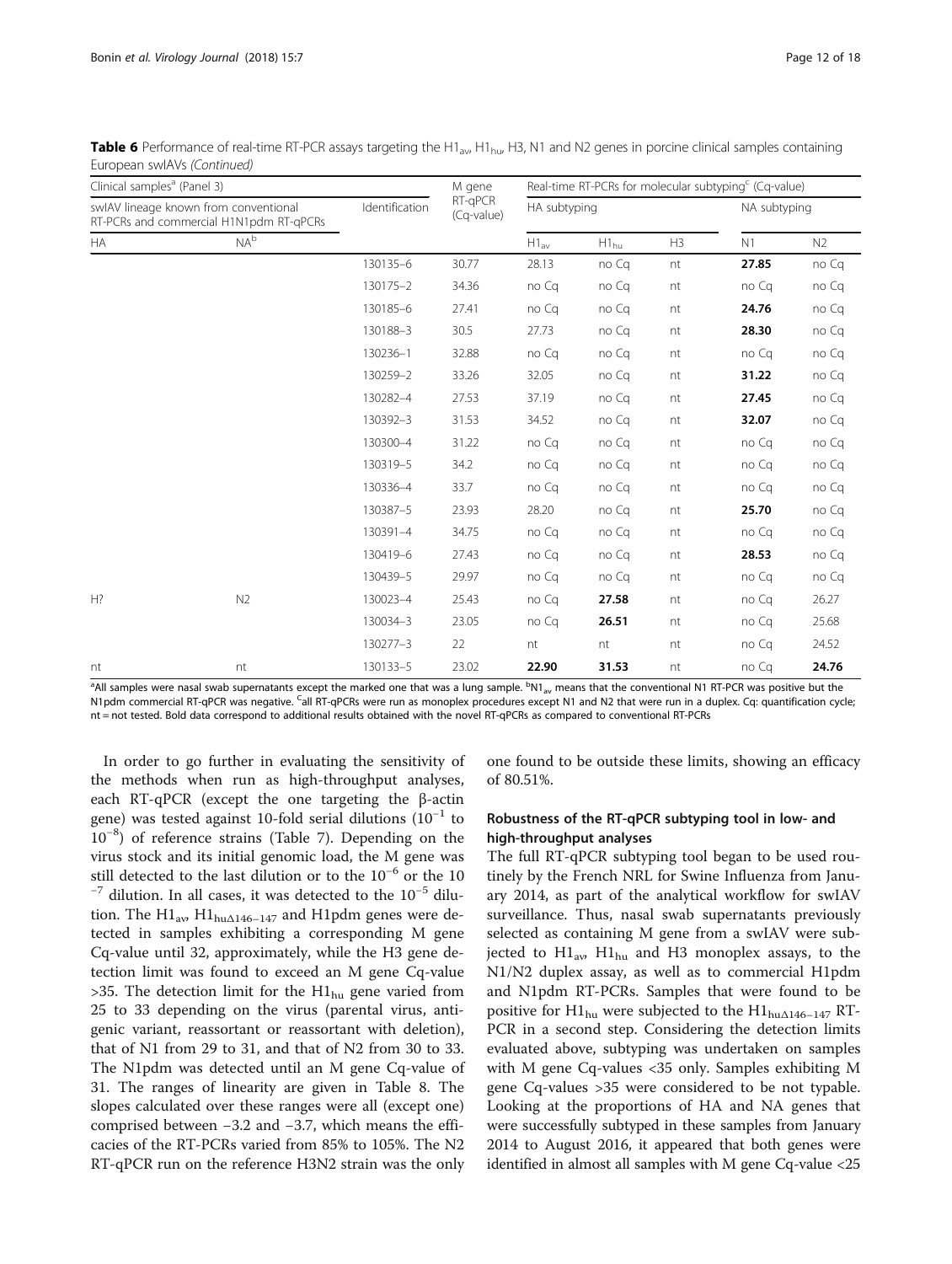<span id="page-12-0"></span>**Table 7** Analytical sensitivity of the real-time RT-PCRs for M, H1<sub>av</sub>, H1<sub>hu,</sub> H1<sub>huΔ146–147</sub>, H1pdm, H3, N1, N1pdm and N2 on ten-fold dilutions of RNA extracted from swIAVs of different subtypes when run on LightCycler<sup>®</sup>1536

| Virus strain              |                            | Virus     | M          | Real-time RT-PCR for<br>stock dilution gene RT-qPCR molecular subtyping (Cq-value) |                      |                             |          |             |                    |          |        |
|---------------------------|----------------------------|-----------|------------|------------------------------------------------------------------------------------|----------------------|-----------------------------|----------|-------------|--------------------|----------|--------|
| Lineage                   | Name                       |           | (Cq-value) |                                                                                    |                      |                             |          |             |                    |          |        |
|                           |                            |           |            | $H1_{av}$                                                                          | $H1_{hu}$            | $H1_{hu\Delta 146-}$<br>147 | H1pdm H3 |             | N1                 | N1pdm N2 |        |
| $H1_{av}N1$               | A/Sw/Cotes d'Armor/0388/   | $10^{-1}$ | 12.01      | 12.53                                                                              |                      | no Cq no Cq                 | no Cq    | no Cq 12.33 |                    | no Cq    | no Cq  |
|                           | 2009                       | $10^{-2}$ | 14.90      | 15.80                                                                              |                      | no Cano Ca                  | no Cq    | no Cq 16.02 |                    | no Cq    | no Cq  |
|                           |                            | $10^{-3}$ | 19.46      | 19.84                                                                              |                      | no Cq no Cq                 | no Cq    | no Cq 20.63 |                    | no Cq    | no Cq  |
|                           |                            | $10^{-4}$ | 22.83      | 23.14                                                                              |                      | no Cq no Cq                 | no Cq    | no Cq 23.77 |                    | no Cq    | no Cq  |
|                           |                            | $10^{-5}$ | 26.53      | 26.85                                                                              |                      | no Cq no Cq                 | no Cq    | no Cq 27.11 |                    | no Cq    | no Cq  |
|                           |                            | $10^{-6}$ | 29.52      | 29.72                                                                              |                      | no Cq no Cq                 | no Cq    | no Cq 30.24 |                    | no Cq    | no Cq  |
|                           |                            | $10^{-7}$ | 32.81      |                                                                                    | $32.51*$ no Cq no Cq |                             | no Cq    |             | no Cq 33.74* no Cq |          | no Cq  |
|                           |                            | $10^{-8}$ | 35.45      |                                                                                    |                      | no Cq no Cq no Cq           | no Cq    |             | no Cq 35.34* no Cq |          | no Cq  |
| $H1_{av}N2$               | A/Sw/Cotes d'Armor/0186/   | $10^{-1}$ | 15.01      | 15.14                                                                              |                      | no Cq no Cq                 | no Cq    |             | no Cq no Cq no Cq  |          | 14.32  |
|                           | 2010                       | $10^{-2}$ | 18.14      | 18.43                                                                              |                      | no Cq no Cq                 | no Cq    |             | no Cq no Cq no Cq  |          | 18.04  |
|                           |                            | $10^{-3}$ | 21.72      | 21.96                                                                              |                      | no Cq no Cq                 | no Cq    |             | no Cq no Cq no Cq  |          | 22.34  |
|                           |                            | $10^{-4}$ | 25.34      | 25.27                                                                              |                      | no Cano Ca                  | no Cq    |             | no Cq no Cq no Cq  |          | 26.12  |
|                           |                            | $10^{-5}$ | 28.91      | 27.95                                                                              |                      | no Cq no Cq                 | no Cq    |             | no Cq no Cq no Cq  |          | 29.51  |
|                           |                            | $10^{-6}$ | 32.76      | 31.62                                                                              |                      | no Cq no Cq                 | no Cq    |             | no Cq no Cq no Cq  |          | 32.40  |
|                           |                            | $10^{-7}$ | no Cq      |                                                                                    | no Cq no Cq no Cq    |                             | no Cq    |             | no Cq no Cq no Cq  |          | 34.31* |
|                           |                            | $10^{-8}$ | no Cq      |                                                                                    | no Cq no Cq no Cq    |                             | no Cq    |             | no Cq no Cq no Cq  |          | no Cq  |
| $H1_{hu}N2$               | A/Sw/Cotes d'Armor/0113/   | $10^{-1}$ | 14.52      | no Cq 16.11                                                                        |                      | no Cq                       | no Cq    |             | no Cq no Cq no Cq  |          | 13.71  |
|                           | 2006                       | $10^{-2}$ | 17.45      | no Cq 19.33                                                                        |                      | no Cq                       | no Cq    |             | no Cq no Cq no Cq  |          | 17.68  |
|                           |                            | $10^{-3}$ | 22.48      | no Cq                                                                              | 23.92                | no Cq                       | no Cq    |             | no Cq no Cq no Cq  |          | 22.71  |
|                           |                            | $10^{-4}$ | 25.87      | no Cq 27.60                                                                        |                      | no Cq                       | no Cq    |             | no Cq no Cq no Cq  |          | 26.40  |
|                           |                            | $10^{-5}$ | 28.49      |                                                                                    | no Cq 30.10* no Cq   |                             | no Cq    |             | no Cq no Cq no Cq  |          | 28.89  |
|                           |                            | $10^{-6}$ | 33.49      |                                                                                    | no Cq 33.58* no Cq   |                             | no Cq    |             | no Cq no Cq no Cq  |          | 32.04* |
|                           |                            | $10^{-7}$ | no Cq      |                                                                                    |                      | no Cq no Cq no Cq           | no Cq    |             | no Cq no Cq no Cq  |          | 34.76  |
|                           |                            | $10^{-8}$ | no Cq      |                                                                                    | no Cq no Cq no Cq    |                             | no Cq    |             | no Cq no Cq no Cq  |          | no Cq  |
| $H1_{hu}N2_{\Delta 146-}$ | A/Sw/France/22-130212/2013 | $10^{-1}$ | 8.59       | no Cq 11.90                                                                        |                      | 10.61                       | no Ca    |             | no Cq no Cq no Cq  |          | 8.58   |
| 147                       |                            | $10^{-2}$ | 12.08      | no Cq 15.01                                                                        |                      | 13.69                       | no Cq    |             | no Cq no Cq no Cq  |          | 13.32  |
|                           |                            | $10^{-3}$ | 15.54      | no Cq 18.64                                                                        |                      | 18.07                       | no Cq    |             | no Cq no Cq no Cq  |          | 16.69  |
|                           |                            | $10^{-4}$ | 19.05      | no Cq                                                                              | 22.40                | 21.91                       | no Cq    |             | no Cq no Cq no Cq  |          | 20.91  |
|                           |                            | $10^{-5}$ | 22.85      | no Cq 25.88                                                                        |                      | 26.00                       | no Cq    |             | no Cq no Cq no Cq  |          | 24.98* |
|                           |                            | $10^{-6}$ | 25.44      | no Cq 29.72                                                                        |                      | 29.21                       | no Cq    |             | no Cq no Cq no Cq  |          | 27.95  |
|                           |                            | $10^{-7}$ | 29.78      |                                                                                    |                      | no Cq 32.37* 32.17*         | no Cq    |             | no Cq no Cq no Cq  |          | 31.09  |
|                           |                            | $10^{-8}$ | 32.73      |                                                                                    | no Cq no Cq 36.31    |                             | no Cq    |             | no Cq no Cq no Cq  |          | 34.43  |
| $H1_{\text{hu}}N1$        | A/Sw/Cotes d'Armor/0070/   | $10^{-1}$ | 14.85      |                                                                                    | no Cq 18.39          | no Cq                       | no Cq    | no Cq 16.85 |                    | no Cq    | no Cq  |
|                           | 2010                       | $10^{-2}$ | 18.11      | no Cq 21.66                                                                        |                      | no Cq                       | no Cq    | no Cq 20.45 |                    | no Cq    | no Cq  |
|                           |                            | $10^{-3}$ | 22.90      | no Cq 26.08                                                                        |                      | no Cq                       | no Cq    | no Cq 25.07 |                    | no Cq    | no Cq  |
|                           |                            | $10^{-4}$ | 25.71      | no Cq 28.73                                                                        |                      | no Cq                       | no Cq    | no Cq 27.57 |                    | no Cq    | no Cq  |
|                           |                            | $10^{-5}$ | 29.68      | no Cq 31.39                                                                        |                      | no Cq                       | no Cq    | no Cq 30.95 |                    | no Cq    | no Cq  |
|                           |                            | $10^{-6}$ | no Cq      |                                                                                    |                      | no Cq no Cq no Cq           | no Cq    | no Cq 34.42 |                    | no Cq    | no Cq  |
|                           |                            | $10^{-7}$ | 33.47*     |                                                                                    |                      | no Cq no Cq no Cq           | no Cq    |             | no Cq no Cq no Cq  |          | no Cq  |
|                           |                            | $10^{-8}$ | No Cq      |                                                                                    |                      | no Cq no Cq no Cq           | no Cq    |             | no Cq no Cq no Cq  |          | no Cq  |
| $H1_{hu}N1_{\Delta 147}$  |                            | $10^{-1}$ | 13.49      |                                                                                    |                      | no Cq 16.90 no Cq           | no Cq    |             | no Cq 16.07        | no Cq    | no Cq  |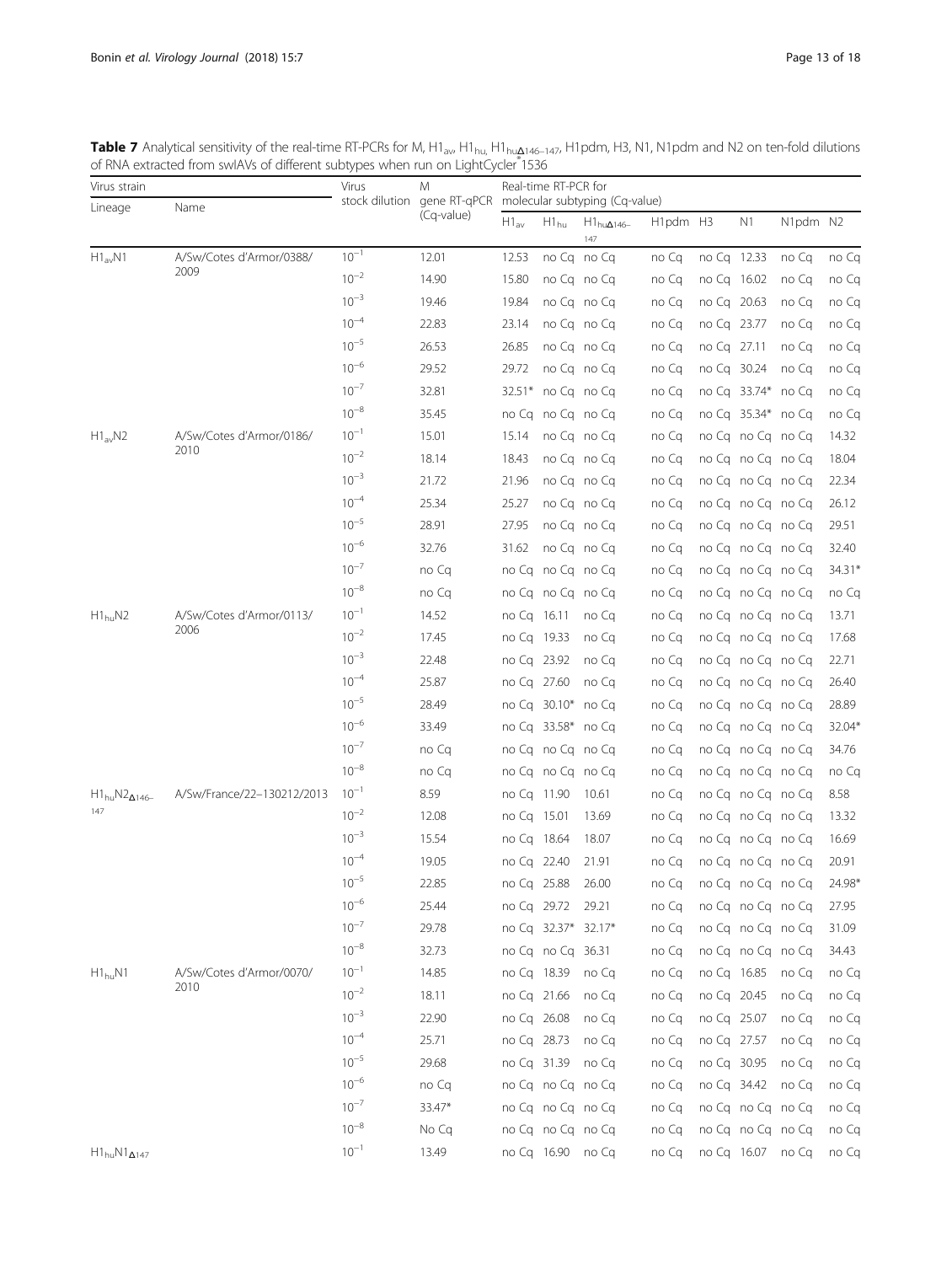**Table 7** Analytical sensitivity of the real-time RT-PCRs for M, H1<sub>av</sub>, H1<sub>hu</sub>, H1<sub>hu</sub> $\Delta$ 146–147, H1pdm, H3, N1, N1pdm and N2 on ten-fold dilutions of RNA extracted from swIAVs of different subtypes when run on LightCycler<sup>®</sup>1536 (Continued)

| Virus strain |                           | Virus     | M                                         | Real-time RT-PCR for |           |                                |          |             |                    |             |       |  |
|--------------|---------------------------|-----------|-------------------------------------------|----------------------|-----------|--------------------------------|----------|-------------|--------------------|-------------|-------|--|
| Lineage      | Name                      |           | stock dilution gene RT-qPCR<br>(Cq-value) |                      |           | molecular subtyping (Cg-value) |          |             |                    |             |       |  |
|              |                           |           |                                           | $H1_{\text{av}}$     | $H1_{hu}$ | $H1_{hu\Delta 146-}$<br>147    | H1pdm H3 |             | N1                 | N1pdm N2    |       |  |
|              | A/Sw/Cotes d'Armor/       | $10^{-2}$ | 17.24                                     | no Cq 20.87          |           | no Ca                          | no Cq    | no Cq 19.93 |                    | no Ca       | no Cq |  |
|              | 0190/2006                 | $10^{-3}$ | 20.86                                     | no Cq 23.92          |           | no Ca                          | no Cq    | no Cq 23.79 |                    | no Cq       | no Cq |  |
|              |                           | $10^{-4}$ | 25.01                                     | no Cq 28.30          |           | no Ca                          | no Cq    | no Cq 27.43 |                    | no Cq       | no Cq |  |
|              |                           | $10^{-5}$ | 28.21                                     |                      |           | no Cq no Cq no Cq              | no Cq    | no Cq 30.37 |                    | no Cg       | no Cq |  |
|              |                           | $10^{-6}$ | 31.31                                     |                      |           | no Cq no Cq no Cq              | no Cq    |             | no Cq 34.50* no Cq |             | no Cq |  |
|              |                           | $10^{-7}$ | no Cq                                     |                      |           | no Cq no Cq no Cq              | no Cq    |             | no Cq 35.28* no Cq |             | no Cq |  |
|              |                           | $10^{-8}$ | no Cq                                     |                      |           | no Cq no Cq no Cq              | no Cq    |             | no Cq no Cq no Cq  |             | no Cq |  |
| H1N1pdm      | A/Sw/Sarthe/<br>0255/2010 | $10^{-1}$ | 13.31                                     |                      |           | no Cq no Cq no Cq              | 19.30    | no Ca 17.24 |                    | 16.38       | no Cq |  |
|              |                           | $10^{-2}$ | 16.62                                     |                      |           | no Cq no Cq no Cq              | 22.49    | no Cq 21.07 |                    | 20.55       | no Cq |  |
|              |                           | $10^{-3}$ | 20.44                                     |                      |           | no Cq no Cq no Cq              | 26.63    | no Cq 24.76 |                    | 23.80       | no Cq |  |
|              |                           | $10^{-4}$ | 24.65                                     |                      |           | no Cq no Cq no Cq              | 30.63    | no Cq 28.82 |                    | 27.93       | no Cq |  |
|              |                           | $10^{-5}$ | 27.94                                     |                      |           | no Cq no Cq no Cq              | 33.24    | no Cq 32.08 |                    | 30.39       | no Cq |  |
|              |                           | $10^{-6}$ | 31.88                                     |                      |           | no Cq no Cq no Cq              | $36.13*$ |             | no Cq 33.85* 34.77 |             | no Cq |  |
|              |                           | $10^{-7}$ | 33.50*                                    |                      |           | no Cq no Cq no Cq              | no Cq    |             | no Cq no Cq no Cq  |             | no Cq |  |
|              |                           | $10^{-8}$ | no Cq                                     |                      |           | no Cq no Cq no Cq              | no Cq    |             | no Cq no Cq no Cq  |             | no Cq |  |
| H3N2         | A/Sw/Flandres/            | $10^{-1}$ | 12.96                                     |                      |           | no Cq no Cq no Cq              | no Cq    | 13.28       |                    | no Cq no Cq | 13.23 |  |
|              | 1/1998                    | $10^{-2}$ | 16.61                                     |                      |           | no Cq no Cq no Cq              | no Cq    | 17.15       |                    | no Cq no Cq | 16.51 |  |
|              |                           | $10^{-3}$ | 20.88                                     |                      |           | no Cq no Cq no Cq              | no Cq    | 21.32       |                    | no Cano Ca  | 21.98 |  |
|              |                           | $10^{-4}$ | 24.05                                     |                      |           | no Cq no Cq no Cq              | no Cq    | 24.44       |                    | no Cq no Cq | 25.42 |  |
|              |                           | $10^{-5}$ | 27.57                                     |                      |           | no Cq no Cq no Cq              | no Cq    | 28.15       |                    | no Cq no Cq | 28.67 |  |
|              |                           | $10^{-6}$ | 30.48                                     |                      |           | no Cq no Cq no Cq              | no Ca    | 32.06       |                    | no Cq no Cq | 32.54 |  |
|              |                           | $10^{-7}$ | 34.01*                                    |                      |           | no Cq no Cq no Cq              | no Cq    | 33.74       |                    | no Cano Ca  | no Cq |  |
|              |                           | $10^{-8}$ | 35.31*                                    |                      |           | no Cq no Cq no Cq              | no Cq    | 34.38*      | no Cq no Cq        |             | no Cq |  |

Cq quantification cycle. Cq-values are mean Cq-values between duplicates except numbers indicated with an asterisk that were obtained from a single sample (\*). Cq-values highlighted in grey represent detection limits

(Table [9\)](#page-15-0). For  $25 \leq Cq$ -value <30, the proportion of unidentified HA and/or NA genes increased slightly. In these samples, the N1/N2 multiplex appeared less sensitive than HA simplex assays, as NA genes were less frequently amplified. In samples with Cq-value >30, the proportion of viruses fully or partially subtyped fell to about 50%.

Finally, the diagnostic ability of the high-throughput subtyping RT-qPCR assay was tested on RNAs extracted from 919 nasal swabs collected during a longitudinal study conducted in three pig herds located in Brittany and previously selected as M gene-positive samples [\[28\]](#page-17-0). These herds were known to be affected by  $H1_{av}N1$  and  $H1_{hu}N2$  viruses only. Among them, HA and NA genes were both identified in 697 samples, whereas only the HA or NA gene was detected in 77 others, depending on the apparent amount of virus genome in the samples (Table [9\)](#page-15-0). Almost all samples with an M gene Cq-value <30 were fully subtyped (Table [9](#page-15-0)). In samples with an M gene Cq-value >30, the NA gene

# was more frequently amplified than the HA gene (Table [9](#page-15-0)). Fourteen samples from one herd were shown to contain virus mixtures and/or reassortant viruses (data not shown).

# **Discussion**

Eight real-time RT-PCRs were evaluated for European swIAV molecular subtyping in clinical samples demonstrated to contain IAV genome. They aimed to discriminate HA genes for four H1 genetic lineages  $(H1_{av} H1_{hw})$  $\text{H1}_{hu\Delta 146-147}$ , H1pdm) and one H3 lineage, as well as NA genes of two N1 lineages (N1, N1pdm) and one N2 lineage. Altogether, the RT-qPCRs enabled the identification of swIAVs from the four viral subtypes known to be enzootic in European pigs, i.e.  $H1_{av}N1$ ,  $H1_{hu}N2$ , H3N2 and H1N1pdm. They also made it possible to quickly identify a new antigenic variant  $(H1_{hu}N2_{\Delta 146-147})$  among  $H1_{hu}N2$  viruses, as well as reassortant viruses, i.e.  $H1_{hu}$ N1 or  $H1_{av}$ N2, and virus mixtures. All assays were optimized to take into account the genetic diversity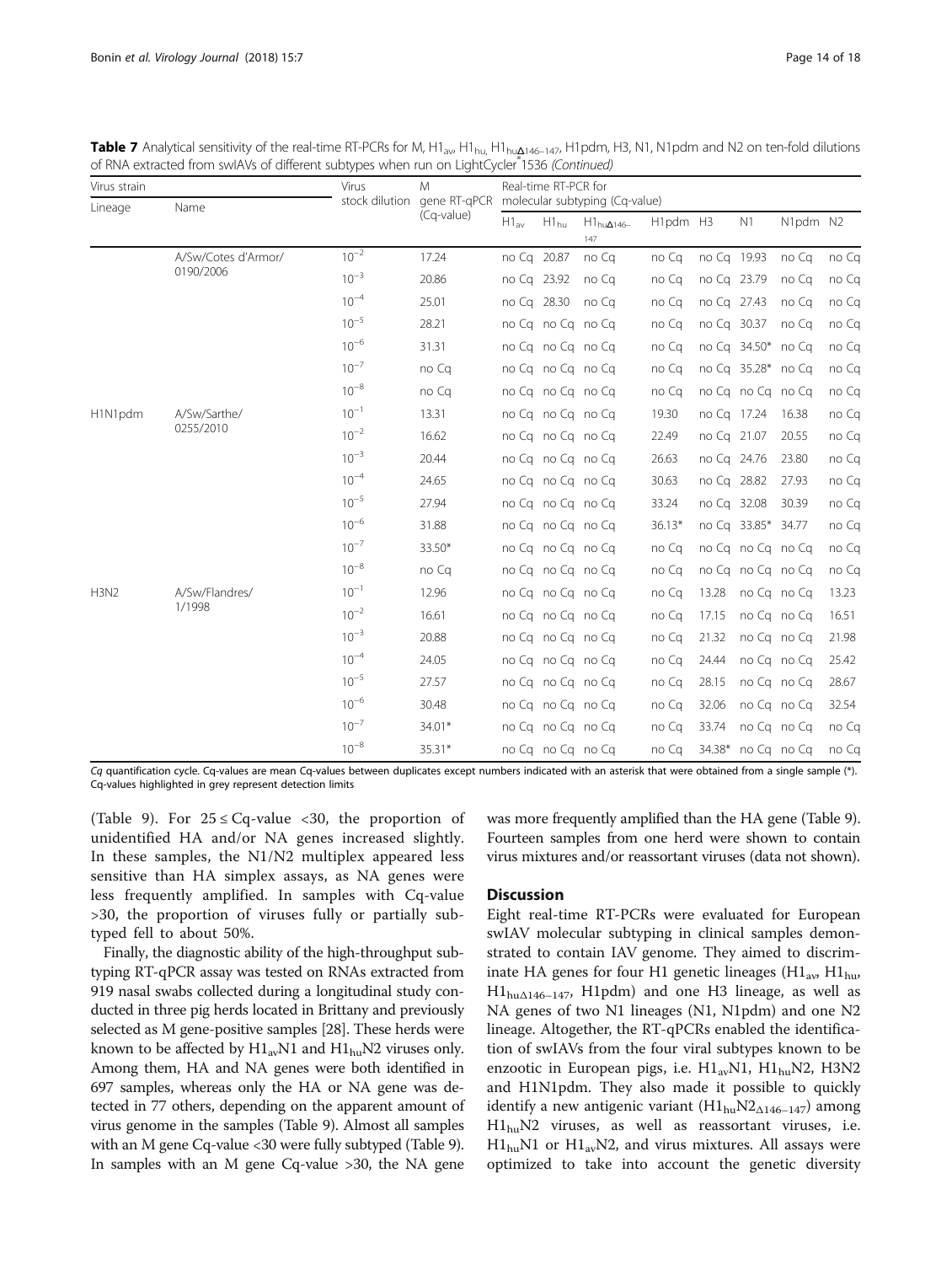| Virus strain                                                     | Criteria                        | M gene<br>RT-qPCR <sup>a</sup> | Real-time RT-PCR for molecular subtyping |                      |                          |                       |                  |                        |                       |                       |
|------------------------------------------------------------------|---------------------------------|--------------------------------|------------------------------------------|----------------------|--------------------------|-----------------------|------------------|------------------------|-----------------------|-----------------------|
|                                                                  |                                 |                                | $H1_{av}$                                | $H1_{hu}$            | $H1_{hu\ \Delta146-147}$ | H1pdm                 | H3               | N <sub>1</sub>         | N1pdm                 | N2                    |
| A/Sw/Cotes d'Armor/<br>0388/2009 (H1 <sub>av</sub> N1)           | Range of linearity <sup>a</sup> | < 12.01<br>to $>35.45$         | < 12.01<br>to 32.81                      |                      |                          |                       |                  | $<$ 12.01 to >35.45    |                       |                       |
|                                                                  | Slope                           | $-3.423$                       | $-3.386$                                 |                      |                          |                       |                  | $-3.356$               |                       |                       |
|                                                                  | $R^2$                           | 0.9963                         | 0.9971                                   |                      |                          |                       |                  | 0.9914                 |                       |                       |
|                                                                  | Efficacy                        | 95.95%                         | 97.38%                                   |                      |                          |                       |                  | 98.61%                 |                       |                       |
| A/Sw/Cotes d'Armor/<br>0186/2010 (H1 <sub>av</sub> N2)           | Range of linearity <sup>a</sup> | $<$ 15.01 to<br>32.76          | $<$ 15.01 to<br>32.76                    |                      |                          |                       |                  |                        |                       | < 15.01<br>to 32.76   |
|                                                                  | Slope                           | $-3.5616$                      | $-3.2659$                                |                      |                          |                       |                  |                        |                       | $-3.674$              |
|                                                                  | $R^2$                           | 0.9992                         | 0.9988                                   |                      |                          |                       |                  |                        |                       | 0.9962                |
|                                                                  | Efficacy                        | 90.89%                         | 102.39%                                  |                      |                          |                       |                  |                        |                       | 87.15%                |
| A/Sw/Cotes d'Armor/<br>0113/2006 (H1 <sub>bu</sub> N2)           | Range of linearity <sup>a</sup> | $<$ 14.52 to<br>28.49          |                                          | $<$ 14.5 to<br>33.49 |                          |                       |                  |                        |                       | < 14.52<br>to >33.49  |
|                                                                  | Slope                           | $-3.637$                       |                                          | $-3.5244$            |                          |                       |                  |                        |                       | $-3.5025$             |
|                                                                  | $R^2$                           | 0.9888                         |                                          | 0.9938               |                          |                       |                  |                        |                       | 0.9866                |
|                                                                  | Efficacy                        | 88.34%                         |                                          | 92.19%               |                          |                       |                  |                        |                       | 92.98%                |
| A/Sw/France/22-<br>130212/2013<br>$(H1_{hu}N2_{\Delta 146-147})$ | Range of linearity <sup>a</sup> | $<8.59$ to<br>>32.73           |                                          | $<8.59$ to $>25.44$  | < 8.59<br>to $>32.73$    |                       |                  |                        |                       | < 8.59<br>to $>32.73$ |
|                                                                  | Slope                           | $-3.4642$                      |                                          | $-3.5856$            | $-3.6888$                |                       |                  |                        |                       | $-3.6624$             |
|                                                                  | $R^2$                           | 0.9989                         |                                          | 0.9992               | 0.9979                   |                       |                  |                        |                       | 0.9958                |
|                                                                  | Efficacy                        | 94.39%                         |                                          | 90.06%               | 86.68%                   |                       |                  |                        |                       | 87.52%                |
| A/Sw/Cotes d'Armor/<br>0070/2010 (H1 <sub>hu</sub> N1)           | Range of linearity <sup>a</sup> | < 14.85<br>to >29.68           |                                          | <14.85 to 29.68      |                          |                       |                  | < 14.85<br>to $>29.68$ |                       |                       |
|                                                                  | Slope                           | $-3.726$                       |                                          | $-3.307$             |                          |                       |                  | $-3.481$               |                       |                       |
|                                                                  | $R^2$                           | 0.9952                         |                                          | 0.9903               |                          |                       |                  | 0.995                  |                       |                       |
|                                                                  | Efficacy                        | 85.52%                         |                                          | 100.63%              |                          |                       |                  | 93.76%                 |                       |                       |
| A/Sw/Cotes d'Armor/<br>0190/2006 ( $H1_{hu}N1_{A147}$ )          | Range of linearity <sup>a</sup> | < 13.49<br>to 31.31            |                                          | <13.49 to 25.01      |                          |                       |                  | < 13.49<br>to $>31.31$ |                       |                       |
|                                                                  | Slope                           | $-3.6041$                      |                                          | $-3.724$             |                          |                       |                  | $-3.6323$              |                       |                       |
|                                                                  | $R^2$                           | 0.9979                         |                                          | 0.9958               |                          |                       |                  | 0.9984                 |                       |                       |
|                                                                  | Efficacy                        | 89.44%                         |                                          | 85.58%               |                          |                       |                  | 88.50%                 |                       |                       |
| A/Sw/Sarthe/0255/2010<br>(H1N1pdm)                               | Range of linearity <sup>a</sup> | <13.31<br>to 33.50             |                                          |                      |                          | $<$ 13.31 to<br>31.88 |                  | $<$ 13.31 to<br>31.88  | $<$ 13.31 to<br>31.88 |                       |
|                                                                  | Slope                           | $-3.5216$                      |                                          |                      |                          | $-3.4394$             |                  | $-3.4324$              | $-3.589$              |                       |
|                                                                  | $R^2$                           | 0.9927                         |                                          |                      |                          | 0.9939                |                  | 0.9887                 | 0.9963                |                       |
|                                                                  | Efficacy                        | 92.29%                         |                                          |                      |                          | 95.32%                |                  | 95.59%                 | 89.95%                |                       |
| A/Sw/Flandres/1/<br>1998 (H3N2)                                  | Range of linearity <sup>a</sup> | < 12.96<br>to $>34.01$         |                                          |                      |                          |                       | <12.96 to >34.01 |                        |                       | < 12.96<br>to 30.48   |
|                                                                  | Slope                           | $-3.485$                       |                                          |                      |                          |                       | $-3.5005$        |                        |                       | $-3.8987$             |
|                                                                  | $R^2$                           | 0.9977                         |                                          |                      |                          |                       | 0.9931           |                        |                       | 0.9942                |
|                                                                  | Efficacy                        | 93.62%                         |                                          |                      |                          |                       | 93.05%           |                        |                       | 80.51%                |

<span id="page-14-0"></span>Table 8 Performance of real-time RT-PCRs for M, H1<sub>av</sub>, H1<sub>hu,</sub> H1<sub>hu</sub><sub> $\text{Li}_{1}$ u<sub>46–147</sub>, H1pdm, H3, N1, N1pdm and N2 on ten-fold dilutions of RNA</sub> extracted from swIAVs of different subtypes when run on thermocycler LightCycler 1536

<sup>a</sup>The range of linearity is given as the interval of Cq-values obtained from M gene RT-qPCR on diluted samples.  $R^2$  Coefficient of linear regression

encountered among swIAVs isolated in France in recent years, whereas keeping in mind usefulness on an European level. They exhibited a gain in sensitivity as compared to conventional RT-PCRs, allowing the characterization of biological samples with low genetic loads, with considerable time saving. Reagents and amplification procedures were harmonized to run all assays in parallel, using a unique amplification cycle profile irrespective of the equipment.

Evaluation in low-throughput analyses showed perfect specificities for  $H1_{av}$ ,  $H1_{hu}$  and H3 RT-qPCRs conducted in parallel as simplex assays. While multiplexing may facilitate the diagnostic procedure, preliminary studies showed that individual RT-qPCR sensitivities were somewhat affected when run in a triplex assay (data not shown). Based on M gene Cq-values, RT-qPCRs appeared slightly less sensitive than assays involving MGB-labelled probes, such as previously validated commercial kits or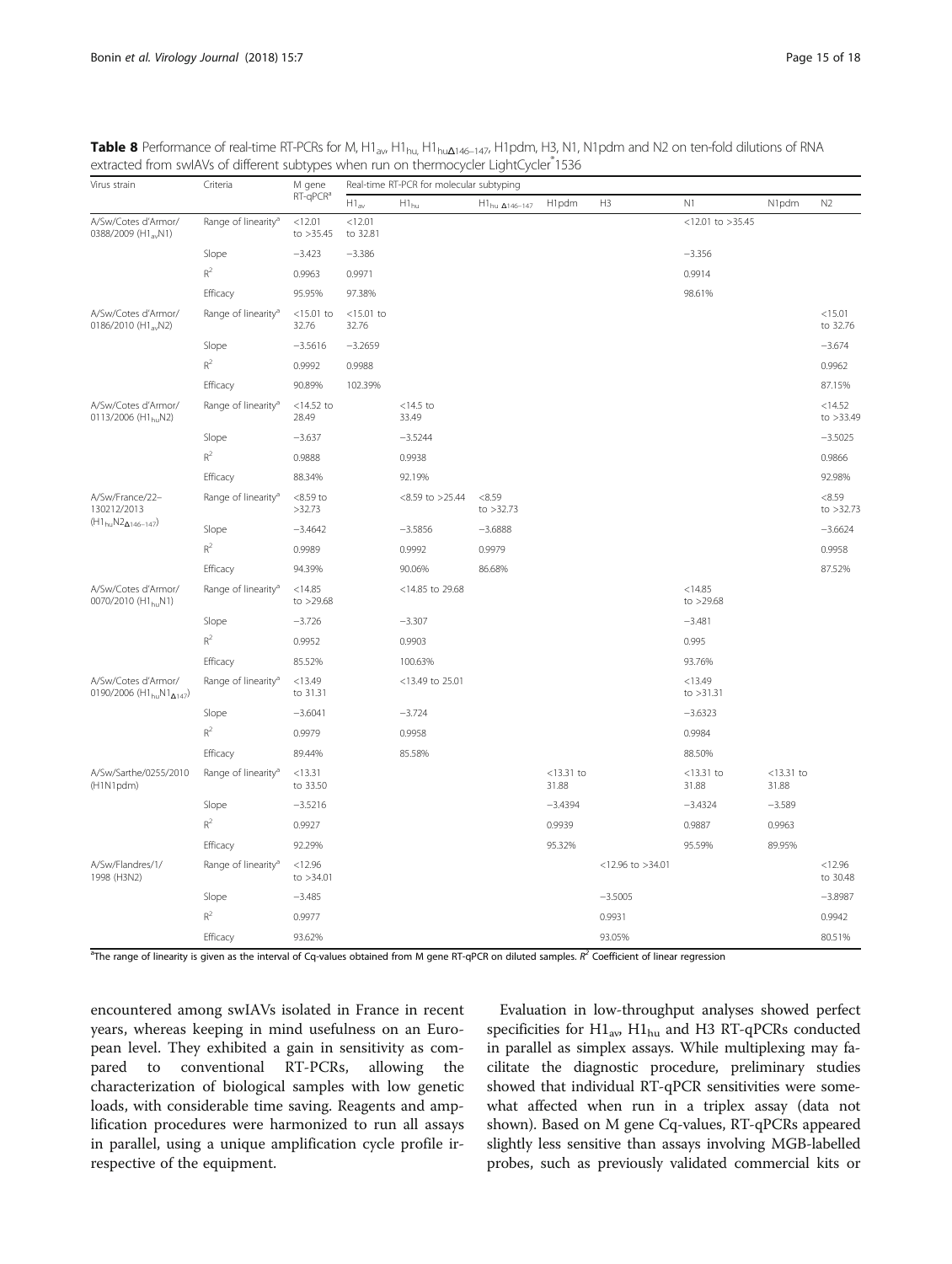<span id="page-15-0"></span>Table 9 Percentages of HA and NA genes identified in nasal swab supernatants with M gene Cq-value <35, either in low throughput analyses (routine diagnosis performed by the French NRL, January 2014–August 2016) or in high-throughput analyses (longitudinal survey in three herds), according to the M gene Cq-values

| Low-throughput analyses <sup>a</sup> |                      |                                |                                | High-throughput analyses <sup>b</sup> |                      |                                |                                |  |  |
|--------------------------------------|----------------------|--------------------------------|--------------------------------|---------------------------------------|----------------------|--------------------------------|--------------------------------|--|--|
| Range of<br>M gene Cg-values         | Number of<br>samples | Proportion of HA<br>identified | Proportion of NA<br>identified | Range of<br>M gene Cg-values          | Number of<br>samples | Proportion<br>of HA identified | Proportion of<br>NA identified |  |  |
| $30 \leq Cq < 35$                    | 87                   | 52.88%                         | 20.56%                         | $30 \leq Cq < 33$                     | 189                  | 12.17%                         | 33.86%                         |  |  |
| $25 \leq Cq < 30$                    | 151                  | 93.22%                         | 79.19%                         | $25 \leq$ Ca $<$ 30                   | 273                  | 89.38%                         | 96.34%                         |  |  |
| $20 \leq Cq < 25$                    | 198                  | 97.00%                         | 99.14%                         | $20 \leq Cq < 25$                     | 350                  | 98.86%                         | 100%                           |  |  |
| < 20                                 | 106                  | 100%                           | 99.22%                         | < 20                                  | 106                  | 100%                           | 100%                           |  |  |

<sup>a</sup>Samples tested for H1<sub>av</sub>, H1<sub>hu</sub>, H1pdm, H3, N1, N1pdm and N2. <sup>b</sup>Samples tested for H1<sub>av</sub>, H1<sub>hu</sub>, N1 and N2 only as herds were previously known to be affected solely sby  $H1_{av}N1$  and  $H1_{hu}N2$  viruses

other in-house methods aimed at amplifying the M, H1pdm or N1pdm genes [[21](#page-16-0)]. Nevertheless, the detection levels were satisfactory as HA subtyping was nearly 100% successful in clinical samples up to M gene Cq-value = 30. The  $H1_{\text{hu}}$  RT-qPCR was the least efficient, probably due to higher genetic variability among  $H1_{hu}$  genes, as com-pared to the H1<sub>av</sub> and H3 genes [\[9](#page-16-0)]. The H1<sub>hu $\triangle$ 146–147</sub> RTqPCR, run in a second step on  $H1_{hu}Ny$ -positive samples also demonstrated excellent specificity and sensitivity, leading to rapid discrimination of novel antigenic variants among  $H1_{hu}N2$  viruses. While  $H1_{hu}N1$  reassortants are rare events in most European countries, they are sporadically detected in France [[8](#page-16-0), [29](#page-17-0)] and some of them may also have an  $\text{H1}_{\text{hu} \Delta 146-147}$  gene. In this study, two  $\text{H1}_{\text{hu}}\text{N1}$ reassortants exhibiting 2 amino acid deletions at positions 146–147 of the RBS, thus bearing H1 genes genetically and antigenically closer to the  $H1_{hu\Delta 146-147}$  variant than to the parental  $\text{H1}_{\text{hu}}$ , were not detected by the  $\text{H1}_{\text{hu}\Delta146-}$  $_{147}$  RT-PCR due to a mismatch within the "H1<sub>hu</sub>\_var" MGB probe. As a result, classification of the  $H1_{\text{hu}}$  gene from H1<sub>hu</sub>N1 reassortants as a " $\Delta$ 146–147 variant" (or not) would be better confirmed by HA sequencing.

N1 and N2 RT-qPCRs, adapted from protocols previously evaluated at the European level, confirmed the specificities expected from in silico analyses [[20](#page-16-0)]. While designed to amplify N2 genes from both European H1<sub>hu</sub>N2 and H3N2 lineages, the N2 RT-PCR proved to detect N2 genes from the novel  $H1_{hu}N2_{\Delta 146-147}$  variants. By contrast to HA RT-qPCRs, they were run in a duplex assay because preliminary studies indicated no reduction in sensitivity as compared to corresponding simplex assays (data not shown). Nevertheless, it should be noted that in routine diagnosis, the NA gene was less frequently subtyped than the HA gene in samples with an M gene Cqvalue >30, leading to the hypothesis that this difference could be related, at least partially, to multiplexing.

Scaling M and β-actin RT-qPCRs as well as HA (H1<sub>av</sub>,  $H1_{hu}$ ,  $H1_{hu\Delta 146-147}$ , H1pdm, H3) and NA (N1, N1pdm, N2) subtyping assays to higher throughput, with concurrent miniaturization of individual reactions, was successful. The LightCycler®1536 system designed for automated high-throughput laboratory workflows proved in this context to provide very high well-to-well homogeneity, good inter-assay reproducibility and low inter-plate variability. The 10 RT-qPCRs, run together onto one microplate using the same amplification procedure, showed very good efficiency. Each RT-qPCR retained its specificity. They all exhibited comparable and acceptable sensitivities. When run on clinical samples with an M gene Cq-value <30, the techniques were able to fully subtype more than 90% of detected swIAV genomes, showing an increased proportion of characterized NA genes in samples with Cq-values of 25–30 as compared to equivalent samples using classical thermocyclers. By contrast, when run on clinical samples with an M gene Cq-value > 30,  $H1_{av}$ ,  $H1_{huv}$  N1 and N2 RT-PCRs appeared slightly less efficient than in low-throughput analyses. This could be related to the low volume of RNA extract included into the RT-qPCR mixture when run on LightCycler®1536 system as compared to other thermocyclers  $(1 \mu L)$  instead of 5  $\mu L$ ), but this would need to be further investigated and confirmed for other subtyping RT-qPCRs.

# Conclusion

The emergence of the pandemic A/H1N1 virus of swine origin in 2009 highlighted the need for global surveillance of influenza A viruses in pigs. Its subsequent introduction into the pig population, its co-circulation with other enzootic swIAVs, and genomic reassortment events have led to an increase in the genetic diversity of swIAVs. Altogether, these RT-qPCR assays provide a rapid and simple genotyping method to identify viruses that infect the European pig population, including a novel  $H1_{hu}N2$  variant identified in France, sporadic HA/NA reassortants and virus mixtures, as a first characterization step before full genome sequencing and/or antigenic subtyping. Screening of individual samples against the 10 target genes in a high-throughput scenario opens novel perspectives in diagnostic abilities, which will be very useful for swIAV surveillance and large-scale epidemiological studies.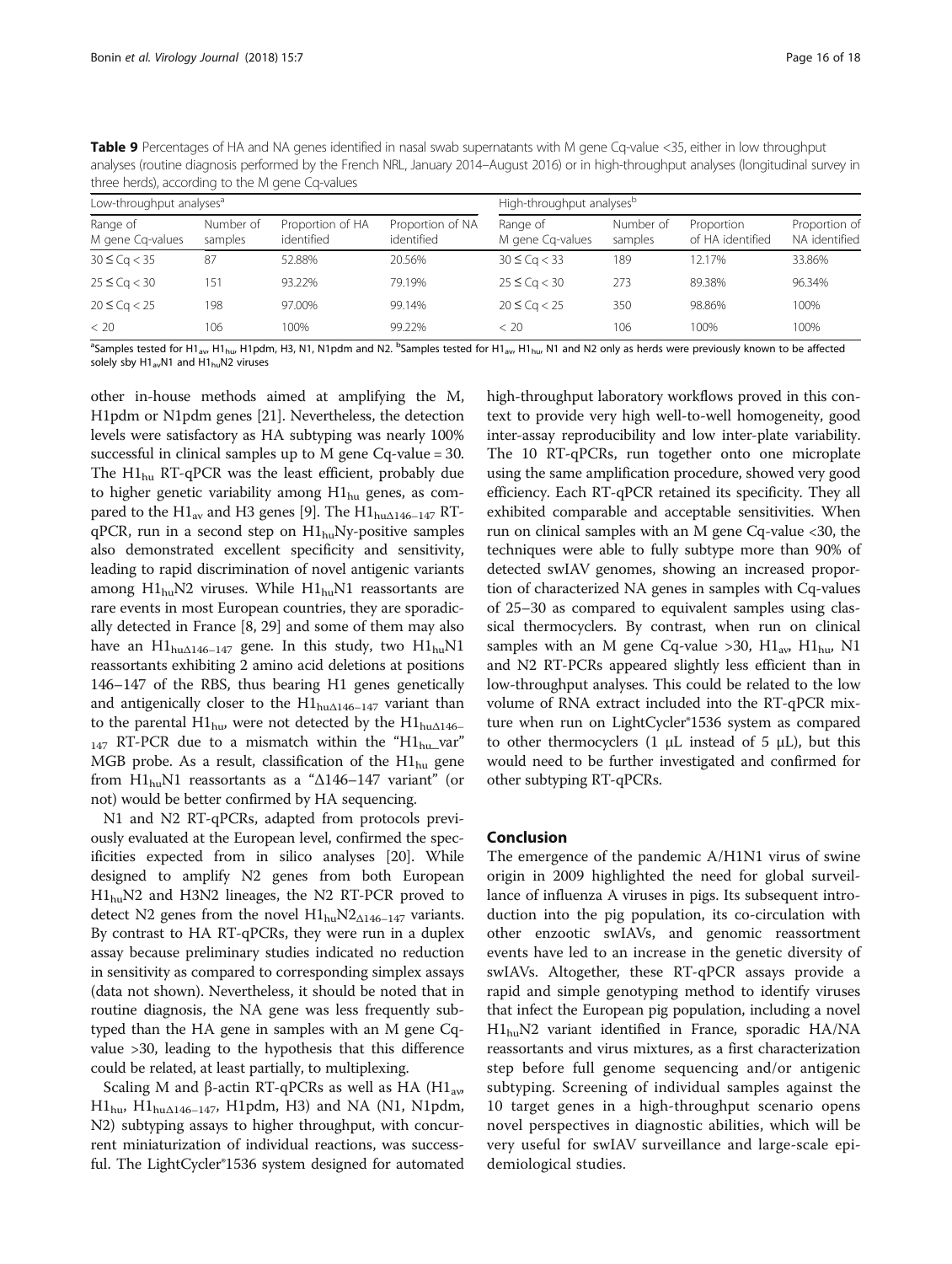# <span id="page-16-0"></span>Additional files

[Additional file 1:](dx.doi.org/10.1186/s12985-018-0920-z) Specificity of the real-time RT-PCR developed to identify H1<sub>hu $\Delta$ 146–147 antigenic variants among H1<sub>hu</sub>N<sub>Y</sub> swIAVs (panel 2).</sub> (DOCX 18 kb)

[Additional file 2:](dx.doi.org/10.1186/s12985-018-0920-z) Identification of new antigenic variants among H1huNY swIAVs by real-time RT-PCR targeting the H1hu<sup>Δ</sup>146–<sup>147</sup> gene. (DOCX 22 kb)

[Additional file 3:](dx.doi.org/10.1186/s12985-018-0920-z) Specificity of real-time RT-PCRs for detection and subtyping of swIAVs when run simultaneously as simplex assays on LightCycler® 1536. (DOCX 61 kb)

#### Acknowledgements

The authors would like to thank the members of the French national network for Influenza A surveillance in pigs (Résavip) and, more broadly, all practicing veterinarians who send swine samples for influenza A virus monitoring.

### Funding

This study was partially funded by the European FP7 project ESNIP3 (#259949) and the CoVetLab project "Development and validation of molecular tools for sub-typing swine influenza viruses" (#CF0010).

#### Availability of data and materials

All relevant information is provided in this current manuscript.

### Authors' contributions

GS, SH and PF designed the project. EB and TH drew the primers and the probes. EB, SQ, CW, SG and NB performed the experiments. EB, SQ, SG, SH and GS analyzed and interpreted the results. EB and GS wrote the manuscript. All authors revised the manuscript, worked together for its improvement, and approved the final version.

#### Ethics approval and consent to participate

Not applicable.

#### Consent for publication

Not applicable.

#### Competing interests

None of the authors of this paper have a financial or personal relationship with other people or organizations that could inappropriately influence or bias the content of the paper. The authors declare that they have no competing interests.

# Publisher's Note

Springer Nature remains neutral with regard to jurisdictional claims in published maps and institutional affiliations.

#### Author details

<sup>1</sup> ANSES, Ploufragan-Plouzané Laboratory, Swine Virology Immunology Unit, National Reference Laboratory for Swine Influenza, Ploufragan, France. <sup>2</sup> Bretagne Loire University, Rennes, France. <sup>3</sup> ANSES, Laboratory for Food Safety, IdentyPath Platform, Maisons-Alfort, France. <sup>4</sup>Institute of Diagnostic Virology, Friedrich-Loeffler Institute, Greifswald-Insel Riems, Germany. 5 Current address: INRA, US 1426, GeT-PlaGe, Genotoul, Castanet-Tolosan, France.

### Received: 8 September 2017 Accepted: 2 January 2018 Published online: 10 January 2018

### References

- Van Reeth K, Brown IH, Olsen CW. Influenza Virus. In: Zimmerman JJ, KLA, Ramirez A, Schwartz KJ, Stevenson GW, editors. Diseases of Swine. Tenth Edition. Wiley; 2012. p. 557-71.
- 2. Dawood FS, Jain S, Finelli L, Shaw MW, Lindstrom S, Garten RJ, Gubareva LV, Xu X, Bridges CB, Uyeki TM. Emergence of a novel swine-origin influenza a (H1N1) virus in humans. New Eng J Med. 2009;360(25):2605–15.
- 3. Myers KP, Olsen CW, Gray GC. Cases of swine influenza in humans: a review of the literature. Clin Infect Dis. 2007;44(8):1084–8.
- 4. Cheung TK, Poon LL. Biology of influenza a virus. Ann N Y Acad Sci. 2007; 1102:1–25.
- 5. Nelson MI, Holmes EC. The evolution of epidemic influenza. Nat Rev Genet. 2007;8(3):196–205.
- 6. Webster RG, Bean WJ, Gorman OT, Chambers TM, Kawaoka Y. Evolution and ecology of influenza a viruses. Microbiol Rev. 1992;56(1):152–79.
- 7. Kuntz-Simon G, Madec F. Genetic and antigenic evolution of swine influenza viruses in Europe and evaluation of their zoonotic potential. Zoonoses Public Health. 2009;56(6–7):310–25.
- 8. Simon G, Larsen LE, Durrwald R, Foni E, Harder T, Van Reeth K, Markowska-Daniel I, Reid SM, Dan A, Maldonado J, et al. European surveillance network for influenza in pigs: surveillance programs, diagnostic tools and swine influenza virus subtypes identified in 14 European countries from 2010 to 2013. PLoS One. 2014;9(12):e115815.
- 9. Watson SJ, Langat P, Reid SM, Lam TT, Cotten M, Kelly M, Van Reeth K, Qiu Y, Simon G, Bonin E, et al. Molecular epidemiology and evolution of influenza viruses circulating within European swine between 2009 and 2013. J Virol. 2015;89(19):9920–31.
- 10. Anderson TK, Macken CA, Lewis NS, Scheuermann RH, Van Reeth K, Brown IH, Swenson SL, Simon G, Saito T, Berhane Y, et al. A phylogeny-based global nomenclature system and automated annotation tool for H1 hemagglutinin genes from swine influenza a viruses. mSphere. 2016;1(6): e00275-16.
- 11. Castrucci MR, Campitelli L, Ruggieri A, Barigazzi G, Sidoli L, Daniels R, Oxford JS, Donatelli I. Antigenic and sequence analysis of H3 influenza virus haemagglutinins from pigs in Italy. J Gen Virol. 1994;75(2):371-9.
- 12. Brown IH, Harris PA, McCauley JW, Alexander DJ. Multiple genetic reassortment of avian and human influenza a viruses in European pigs, resulting in the emergence of an H1N2 virus of novel genotype. J Gen Virol. 1998;79(12):2947–55.
- 13. Smith GJ, Vijaykrishna D, Bahl J, Lycett SJ, Worobey M, Pybus OG, Ma SK, Cheung CL, Raghwani J, Bhatt S, et al. Origins and evolutionary genomics of the 2009 swine-origin H1N1 influenza a epidemic. Nature. 2009;459(7250):1122–5.
- 14. Trebbien R, Bragstad K, Larsen LE, Nielsen J, Botner A, Heegaard PM, Fomsgaard A, Viuff B, Hjulsager CK. Genetic and biological characterisation of an avian-like H1N2 swine influenza virus generated by reassortment of circulating avian-like H1N1 and H3N2 subtypes in Denmark. Virology J. 2013;10:290.
- 15. Lange J, Groth M, Schlegel M, Krumbholz A, Wieczorek K, Ulrich R, Koppen S, Schulz K, Appl D, Selbitz H-J, et al. Reassortants of the pandemic (H1N1) 2009 virus and establishment of a novel porcine H1N2 influenza virus, lineage in Germany. Vet Microbiol. 2013;167(3–4):345–56.
- 16. Moreno A, Chiapponi C, Boniotti MB, Sozzi E, Foni E, Barbieri I, Zanoni MG, Faccini S, Lelli D, Cordioli P. Genomic characterization of H1N2 swine influenza viruses in Italy. Vet Microbiol. 2012;156(3):265–76.
- 17. Moreno A, Gabanelli E, Sozzi E, Lelli D, Chiapponi C, Ciccozzi M, Zehender G, Cordioli P. Different evolutionary trends of swine H1N2 influenza viruses in Italy compared to European viruses. Vet Res. 2013;44:112.
- 18. Garin E, Hervé S, Rose N, Locatelli C, Ngwa-Mbot D, Wendling S, Bournez L, Calavas D, Simon G. French network for the surveillance of influenza a viruses in pigs (Résavip) - results of the surveillance carried out in 2015. Bull Epid Santé Anim Alim. 2016;75:16–9.
- 19. Chiapponi C, Moreno A, Barbieri I, Merenda M, Foni E. Multiplex RT-PCR assay for differentiating European swine influenza virus subtypes H1N1, H1N2 and H3N2. J Virol Methods. 2012;184(1–2):117–20.
- 20. Henritzi D, Zhao N, Starick E, Simon G, Krog JS, Larsen LE, Reid SM, Brown IH, Chiapponi C, Foni E, et al. Rapid detection and subtyping of European swine influenza viruses in porcine clinical samples by haemagglutinin- and neuraminidase-specific tetra- and triplex real-time RT-PCRs. Influenza Other Resp Viruses. 2016;10(6):504–17.
- 21. Pol F, Quéguiner S, Gorin S, Deblanc C, Simon G. Validation of commercial real-time RT-PCR kits for detection of influenza a viruses in porcine samples and differentiation of pandemic (H1N1) 2009 virus in pigs. J Virol Methods. 2011;171:241–7.
- 22. OIE. Influenza A virus of swine. In: Manual of diagnostic tests and vaccines for terrestrial animals; 2015. Chapter 2.8.7. [http://www.oie.int/fileadmin/](http://www.oie.int/fileadmin/Home/fr/Health_standards/tahm/2.08.07_INF_A_SWINE.pdf) [Home/fr/Health\\_standards/tahm/2.08.07\\_INF\\_A\\_SWINE.pdf.](http://www.oie.int/fileadmin/Home/fr/Health_standards/tahm/2.08.07_INF_A_SWINE.pdf)
- 23. Kyriakis CS, Brown IH, Foni E, Kuntz-Simon G, Maldonado J, Madec F, Essen SC, Chiapponi C, Van Reeth K. Virological surveillance and preliminary